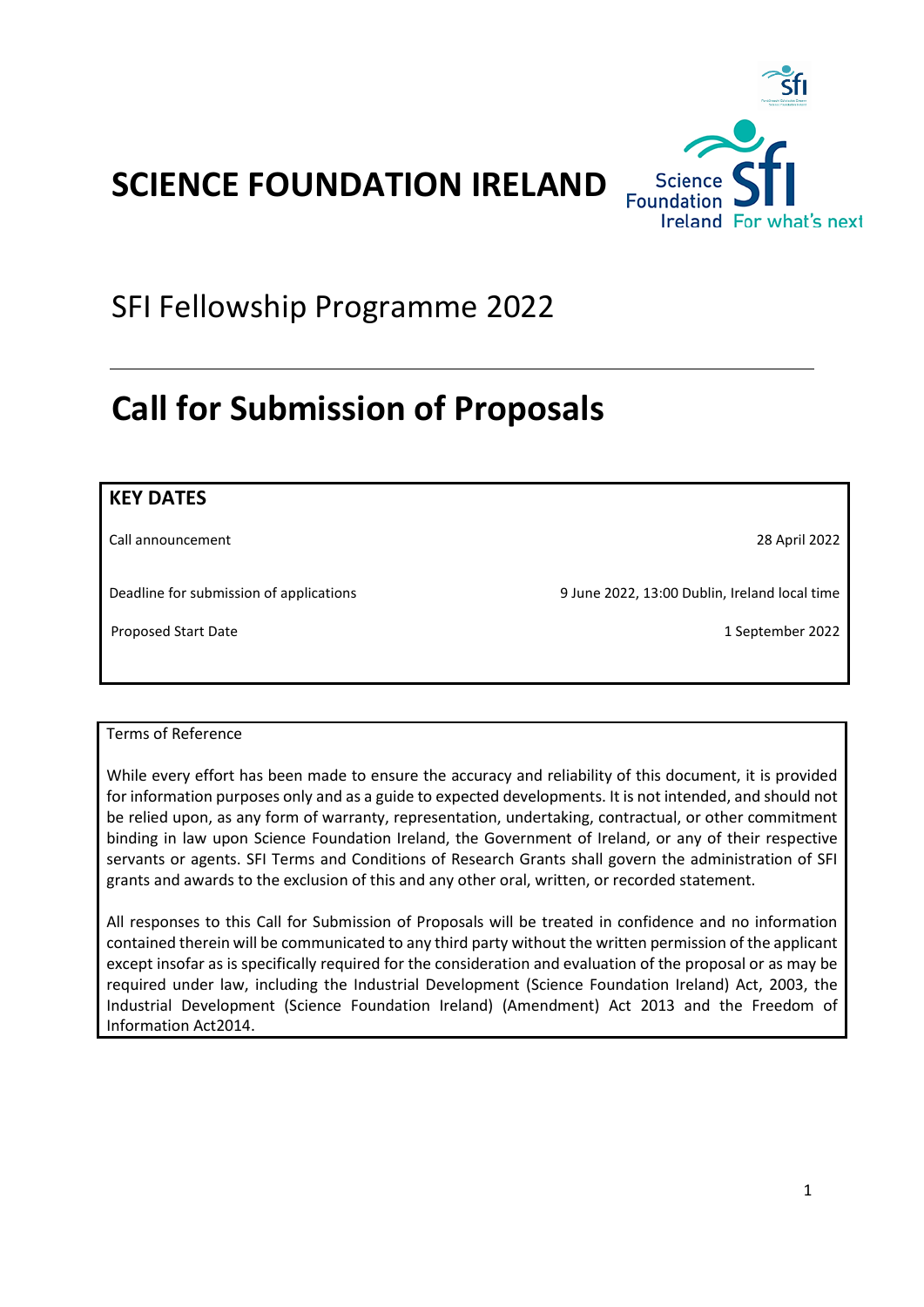

# **Contents**

| 1   |       |  |    |
|-----|-------|--|----|
| 2   |       |  |    |
|     | 2.1   |  |    |
|     | 2.2   |  |    |
|     | 2.3   |  |    |
|     | 2.4   |  |    |
|     | 2.5   |  |    |
|     | 2.6   |  |    |
| 3   |       |  |    |
|     | 3.1   |  |    |
| 4   |       |  |    |
| 5   |       |  |    |
| 6   |       |  |    |
| 7   |       |  |    |
| 8   |       |  |    |
| 8.1 |       |  |    |
|     | 8.1.1 |  |    |
|     | 8.1.2 |  |    |
|     | 8.2   |  |    |
|     | 8.2.1 |  |    |
|     | 8.2.2 |  |    |
|     | 8.2.3 |  |    |
| 8.3 |       |  |    |
|     |       |  | 17 |
|     | 8.3.2 |  |    |
|     | 8.3.3 |  |    |
|     | 8.4   |  |    |
|     | 8.4.1 |  |    |
| 9   |       |  |    |
| 10  |       |  |    |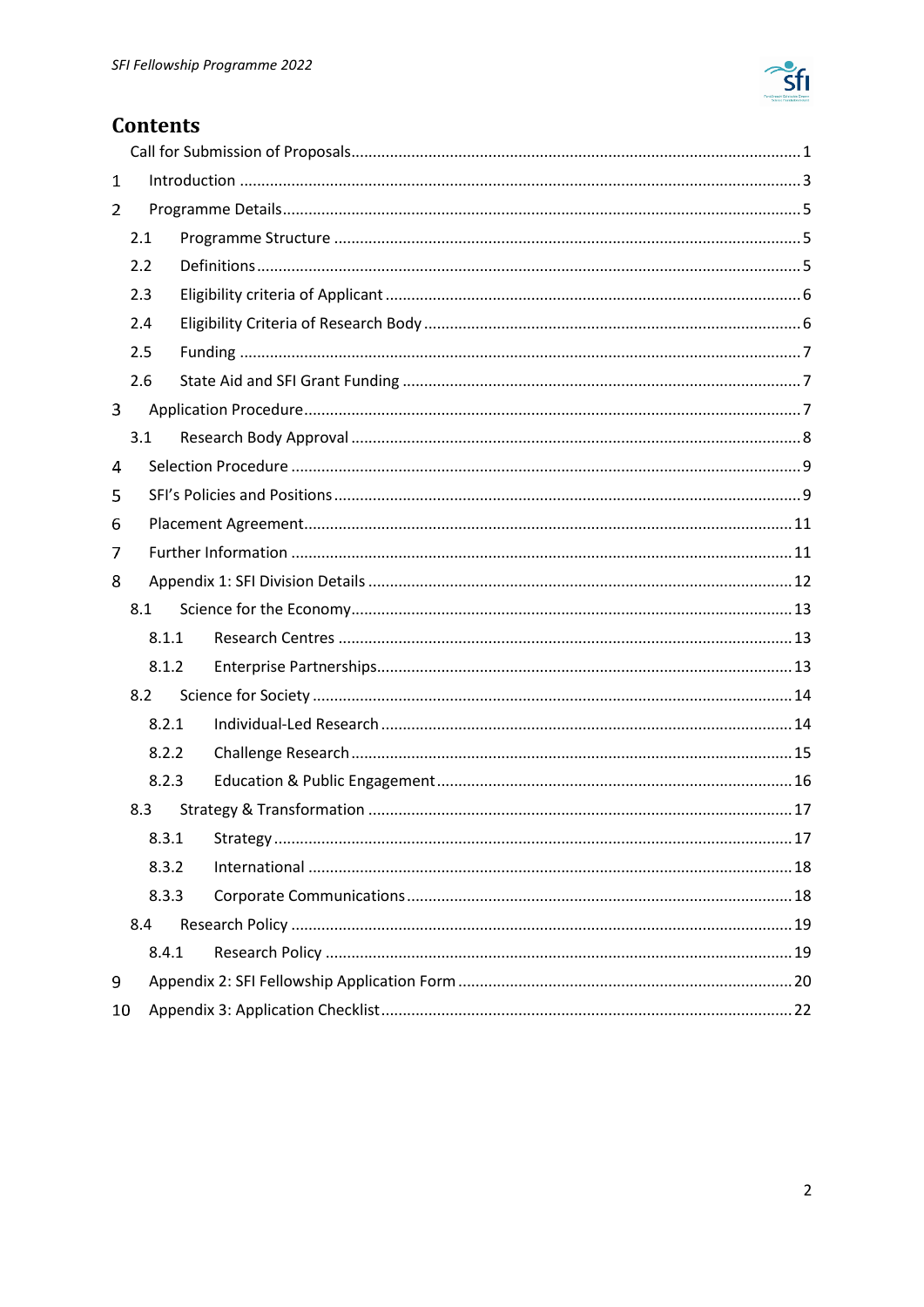

# <span id="page-2-0"></span>**Introduction**

Science Foundation Ireland (SFI) is the Irish government's largest competitive funder of scientific and engineering research, supporting the development of Ireland's economy and society. As a dynamic and innovative organisation at the leading edge, the Foundation also promotes and supports STEM education and engagement to improve awareness and understanding of the value of research to society and to support the careers pipeline.

Our **Vision** is that *"Ireland will be a global innovation leader in scientific and engineering research for the advancement of Ireland's economy and society."*

Our **Mission** is that "*Science Foundation Ireland funds excellent and impactful research and talent and shapes the future of Ireland through anticipating what's next and widening engagement and collaboration."*

Our **Strategy,** S*haping Our Future*, aims to unlock the potential of Irish research to meet current challenges and seize future opportunities, with two core ambitions: Delivering Today and Preparing for Tomorrow.

The Future Skills theme within SFI's 2025 strategy, *Shaping Our Future<sup>1</sup>* , provides for the development of the world's most sought-after skilled workforce. In support of this, the SFI Fellowship Programme supports experiential learning and career development opportunities, also enabling knowledge exchange out of academia into industry and public service.

The SFI Fellowship Programme is a very exciting opportunity for successful applicants to develop their careers through experiencing, first-hand, the diversity of activities carried out by a funding agency. SFI is keen to be part of a framework that enables researchers to seek and secure diverse career opportunities in areas such as industry, research funding and administration, public administration and government affairs. This Programme will provide an opportunity for Fellows to develop key skills that will assist them in securing roles such as these.

The SFI Fellowship Programme 2022 Call provides opportunities for postdoctoral researchers of eligible Research Bodies for a placement within SFI in the following SFI Divisions (for further details on each Division, please see [Appendix 1: SFI Division Details\)](#page-11-0):

- Research Centres
- Enterprise Partnerships
- Individual-Led Research
- Challenge Research
- Education & Public Engagement
- **Strategy**
- **International**
- Research Policy
- Corporate Communications

<sup>1</sup> <https://www.sfi.ie/strategy/>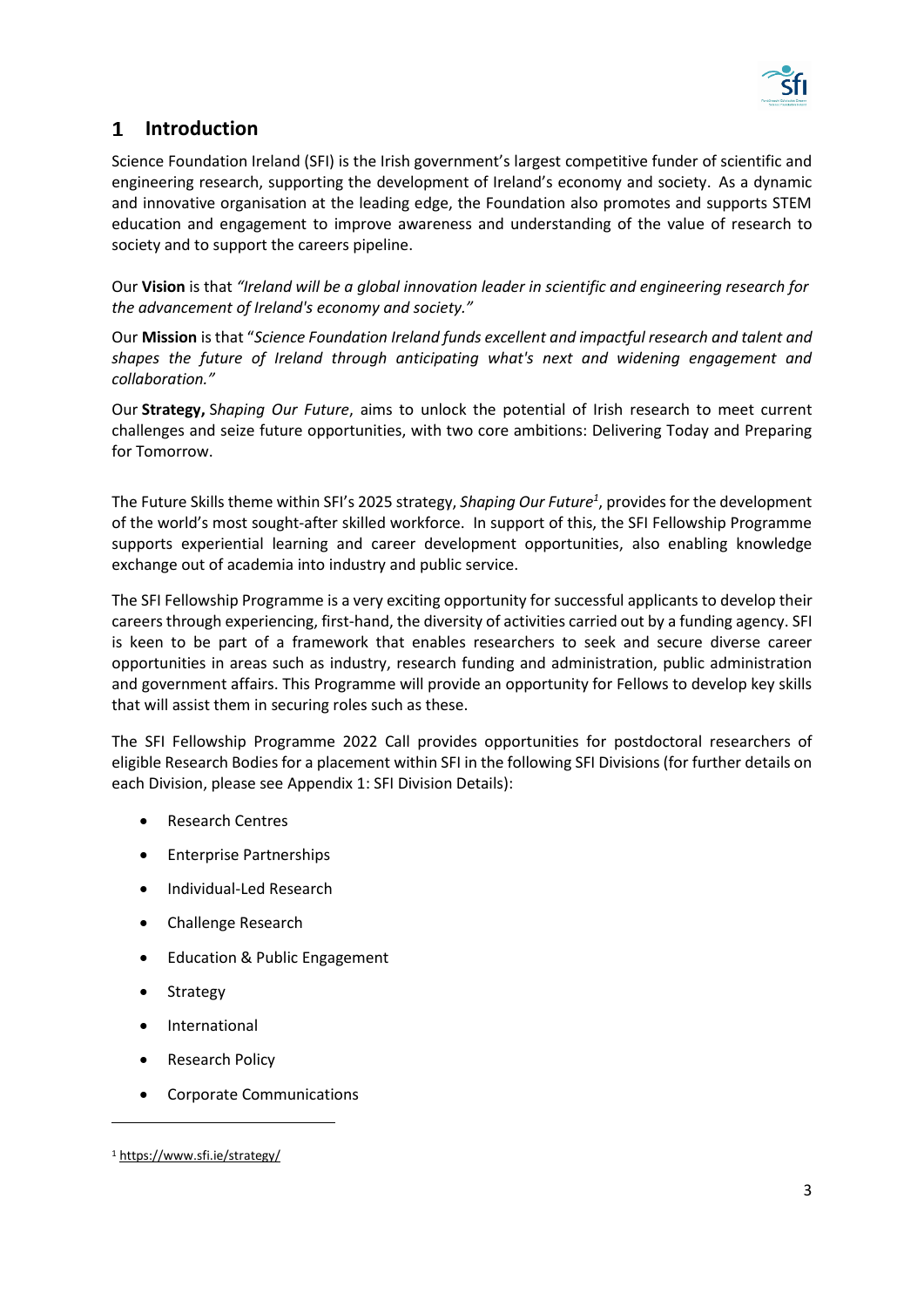

#### **The specific objectives of the programme are to:**

- Provide applicants interested in pursuing a career in research administration, for example in an Irish or International funding agency, with experience of the duties and activities involved in such organisations.
- Provide applicants considering a transition from academia to the private sector and/or the public sector, with relevant experiences and skills.
- Provide applicants interested in pursuing a career in academic research with a holistic overview and understanding of a funding agency.
- Provide applicants with an interest in public engagement an opportunity to gain experience in education and public engagement within a funding agency.
- Provide applicants with relevant experience and skills in research policy and strategic development and implementation.
- Enhance knowledge transfer between SFI and its partner organisations.

SFI seeks to create a flexible and knowledgeable workforce with a broad and deep skill base and is committed to building future skills and developing potential through its competency framework. SFI's competency framework is built around competency clusters each aligned to our core values<sup>2</sup>:

- Excellence
- Passionate
- Progressive
- Integrity
- Collaborative
- Respect

Through the SFI Fellowship Programme candidates will have an opportunity to gain experience in and further develop competencies aligned with SFI's competency framework:

- *Organisational skills* including problem solving, prioritising, planning and time management
- *Teamwork-* collaboration and knowledge sharing
- *Engaging stakeholders* building relationships with internal and external stakeholders including Industry, Academic and Government Partners; developing communication and influencing skills
- *Initiative and innovation*
- *Flexibility and resilience*

<sup>2</sup> <https://www.sfi.ie/about-us/about-sfi/vision-mission/index.xml>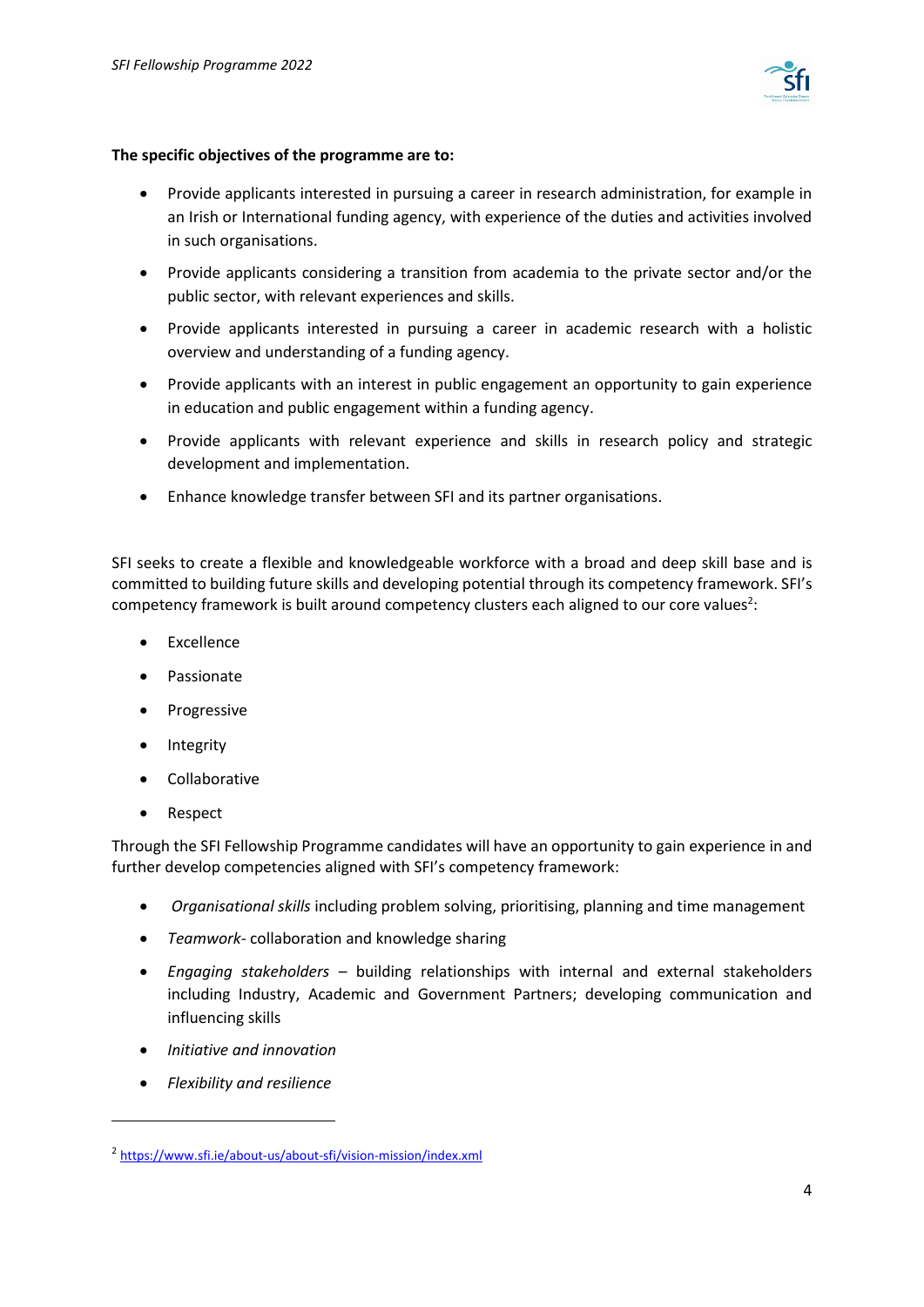

# <span id="page-4-0"></span>**Programme Details**

## <span id="page-4-1"></span>**2.1 Programme Structure**

The Fellowship Programme is open to researchers with a PhD who are nearing the end of their current contract. Successful applicants must be able to commence the SFI Fellowship placement during September 2022.

A Fellowship placement will be offered for a period of up to 24 months. For successful applicants, the placement will be full-time in SFI for a continuous period. SFI endeavours to select and develop candidates who are open to taking on new projects outside their current experience and have ongoing flexibility and interest in career progression and development.

SFI Fellows will rotate within or across SFI Directorates to gain wide experience, spending approximately one year in a specific Division. Where possible, Fellows will be assigned to work in the SFI Division outlined within their application as the most appropriate fit for their skillset, however, this cannot be guaranteed as placements will be dependent on a number of factors (Fellow skills profile, organisation needs and capacity of an SFI Division to provide training.). Further details on the duties and responsibilities for the various Fellowship positions are outlined in Appendix 1. SFI Fellows will be provided with training both on commencement and throughout the duration of their Fellowship, internally and, where appropriate, externally. The Fellows will also be assigned to an SFI staff member (i.e., SFI Supervisor) who will provide support and guidance to the Fellow for the duration of the Fellowship Programme. A personal development plan will be agreed with the SFI Supervisor and will be reviewed periodically during the placement.

Successful Fellows will be recognised as an employee of their current Research Body for the duration of the Fellowship grant. The application must therefore be supported by the Research Body's Vice President for Research (or equivalent) and a Line Manager. The applicant is advised to discuss their application with the proposed Line Manager as they will take administrative responsibility for the Fellow if the application is successful (see Section 3 for more details).

Successful applicants will have a Specific Purpose Contract/Research Funded Contract with their Research Body and will be paid by their Research Body in accordance with their contract. All terms and conditions associated with the Fellow's Contract of Employment with their Research Body will apply. SFI will liaise directly with HR Departments within the relevant Research Bodies to inform them of applications received under the call.

# <span id="page-4-2"></span>**2.2 Definitions**

| Fellow (applicant) | A STEM-researcher who holds a PhD at the time of application and who holds<br>a temporary contract in an eligible Irish Research Body. The Fellow will be<br>hosted by SFI.                                                                                                                                                                                                                                                                                              |
|--------------------|--------------------------------------------------------------------------------------------------------------------------------------------------------------------------------------------------------------------------------------------------------------------------------------------------------------------------------------------------------------------------------------------------------------------------------------------------------------------------|
| Line Manager       | The Line Manager based in the applicant's Research Body will take<br>administrative responsibility for the Fellow if the applicant is successful. The<br>Line Manager will carry responsibility for arranging salary, leave entitlements<br>and other administrative duties for the Fellow with the Research Body while the<br>Fellow is participating in the Fellowship Programme. Line Managers must be<br>members of the academic staff of an eligible Research Body. |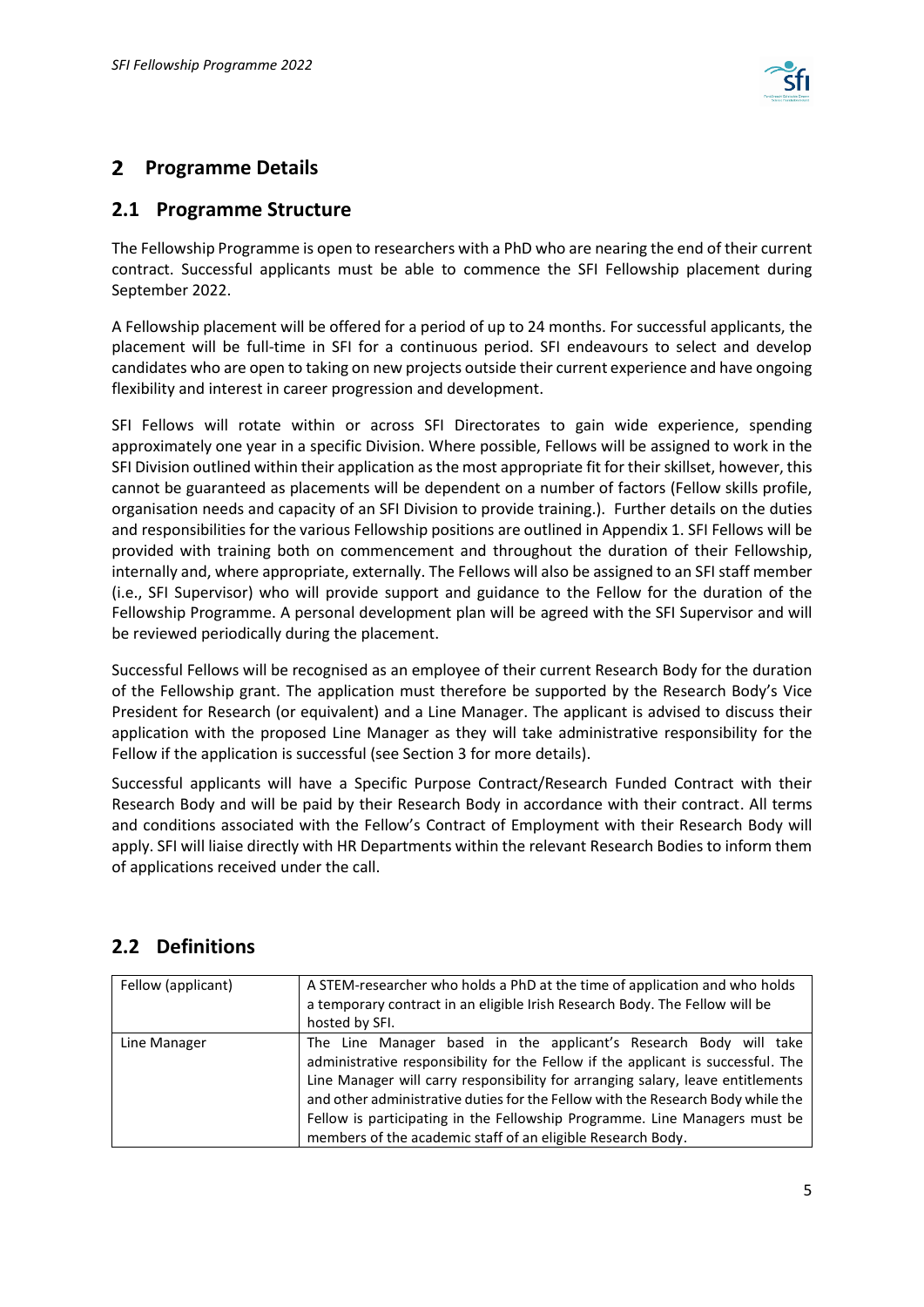

| <b>SFI Supervisor</b> | Upon joining SFI, the Fellow will be assigned an SFI staff member who will be |
|-----------------------|-------------------------------------------------------------------------------|
|                       | responsible for setting goals and objectives and assisting with on-the-job    |
|                       | training.                                                                     |

# <span id="page-5-0"></span>**2.3 Eligibility criteria of Applicant**

Applicants must:

- Hold a PhD or equivalent in a STEM discipline.<sup>3</sup>
- Be on a research contract in an eligible Research Body at the time of application.
- Be in a position to take a period of 24 months (continuous and full-time) away from their current research activities within the Research Body, starting in September 2022.
- Have a right to work in Ireland with a work visa/ permit (if applicable) for the duration of the SFI Fellowship placement.

One to two years Postdoctoral experience is an advantage.

The candidate must apply through and have the support of their *current* Research Body as described in Section [3.1.](#page-7-0)

Researchers/scientists who are employed under a Contract of Indefinite Duration are not permitted to apply.

Note: Previous successful applicants to the SFI Fellowship Programme are not eligible to apply. Candidates who have an application under review for another of SFI's Fellowship-type programmes (i.e., SFI Industry RD&I Fellowship) or the SFI-IRC Pathway Programme will not be permitted to accept both awards if both applications are successful.

# <span id="page-5-1"></span>**2.4 Eligibility Criteria of Research Body**

The Research Body is the body responsible for the overall financial and administrative co-ordination of research programmes supported by research grants from SFI. Fellows must be employed by the Research Body for the duration of the award. The Research Body will administer the funds of successful Fellowships and will remain as the employer for the duration of the placement. The award will be administered by the Research Body of the Applicant. Research Bodies must be situated in the Republic of Ireland and be eligible for SFI funding. A list of Eligible Research Bodies is available on the SFI website. 4

It is essential that applicants wishing to apply to the SFI Fellowship programme have the support of their current Research Body. Please see Section [3.1](#page-7-0) for further details on Research Body Approval.

<sup>3</sup>[http://www.sfi.ie/funding/sfi-policies-and-guidance/eligibility-related-information/PHD-equivalence](http://www.sfi.ie/funding/sfi-policies-and-guidance/eligibility-related-information/PHD-equivalence-policy_September_2018.pdf)[policy\\_September\\_2018.pdf](http://www.sfi.ie/funding/sfi-policies-and-guidance/eligibility-related-information/PHD-equivalence-policy_September_2018.pdf)

<sup>4</sup> <https://www.sfi.ie/funding/sfi-policies-and-guidance/eligibility-related-information/>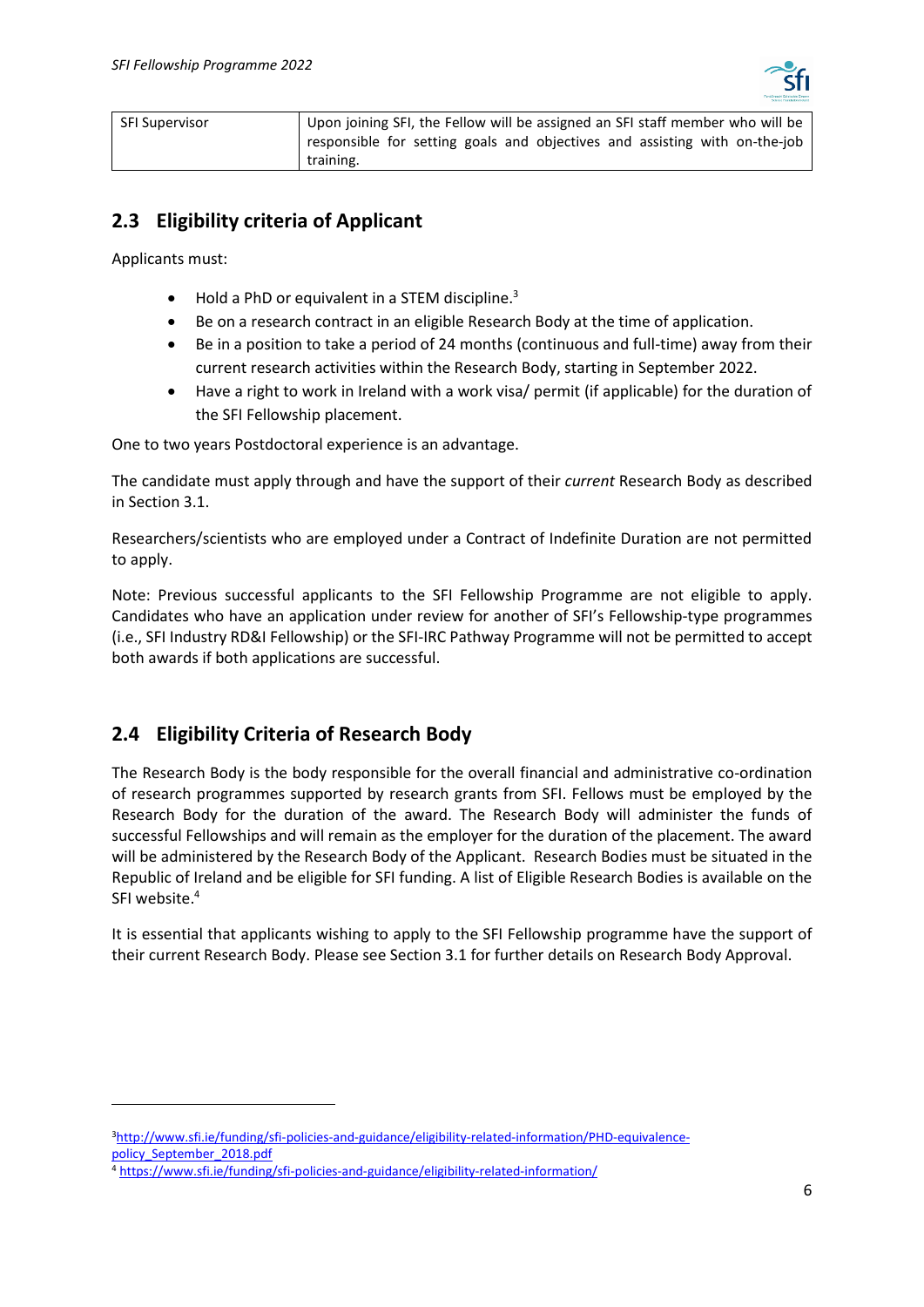

# <span id="page-6-0"></span>**2.5 Funding**

The maximum SFI contribution to a Fellowship award is €140,000 direct costs.

- **i. Eligible Direct Costs**
	- A **salary contribution** for the duration of the Fellowship Programme can be requested by Postdoctoral Researchers. Requests must align with the appropriate point on the SFI Team Members Salary Scales (Level 2A Point 1 to Level 2B Point 4).<sup>5</sup> Salary contributions for successful candidates are subject to a maximum of Level 2B Point 4 on the SFI Team Members Salary Scale. Please note:
		- the current salary of the applicant must be indicated on the Application Form (see Appendix 2) signed by the Research Body. Based on this information, successful applicants will be awarded a contribution to salary on the subsequent point on the SFI salary scale.
		- Applicants will be entitled to one increment increase for months 13-24 of the Fellowship Programme, subject to the maximum of point 6 for Level 2A and point 4 for Level 2B.

#### **ii. Eligible Indirect Costs:**

SFI also makes an indirect or overhead contribution to the Research Body, which is reflected as a percentage of the direct costs. Overheads are payable as a contribution to the Research Body for the indirect costs of hosting or facilitating SFI-funded programmes and are intended to enable the Research Body to develop internationally competitive research infrastructure and support services. All awards are made directly to the Applicant's Research Body<sup>6</sup>. General overheads should not be included in the requested budget to cover costs incurred directly as a result of the Fellowship award.

# <span id="page-6-1"></span>**2.6 State Aid and SFI Grant Funding**

As per SFI's Grant Conditions (inclusive of SFI's General Terms & Conditions, Letters of Offer and SFI Policy documents), all SFI funding granted is subject to, and must be compliant with, State aid legislation based on Article 107(1) of the Treaty of the Functioning of the European Union (TFEU).

#### <span id="page-6-2"></span>**Application Procedure**  $3 -$

To apply to the programme, the following documents should be completed and submitted as a single pdf file by e-mail to [fellowship@sfi.ie](mailto:fellowship@sfi.ie) by the submission deadline of 13:00 on 9 June 2022:

**1) Application Form.** See Appendix 2 for details. As part of our commitment to the standards of research integrity, the SFI Fellowship application form requires applicants to answer the following statement: *"At no time has an allegation of research misconduct been upheld* 

<sup>5</sup> https://www.sfi.ie/funding/sfi-policies-and-guidance/budget-finance-related-policies/SFI-Team-member-scales-effective-January-2022.pdf

<sup>6</sup> <https://www.sfi.ie/funding/sfi-policies-and-guidance/budget-finance-related-policies/>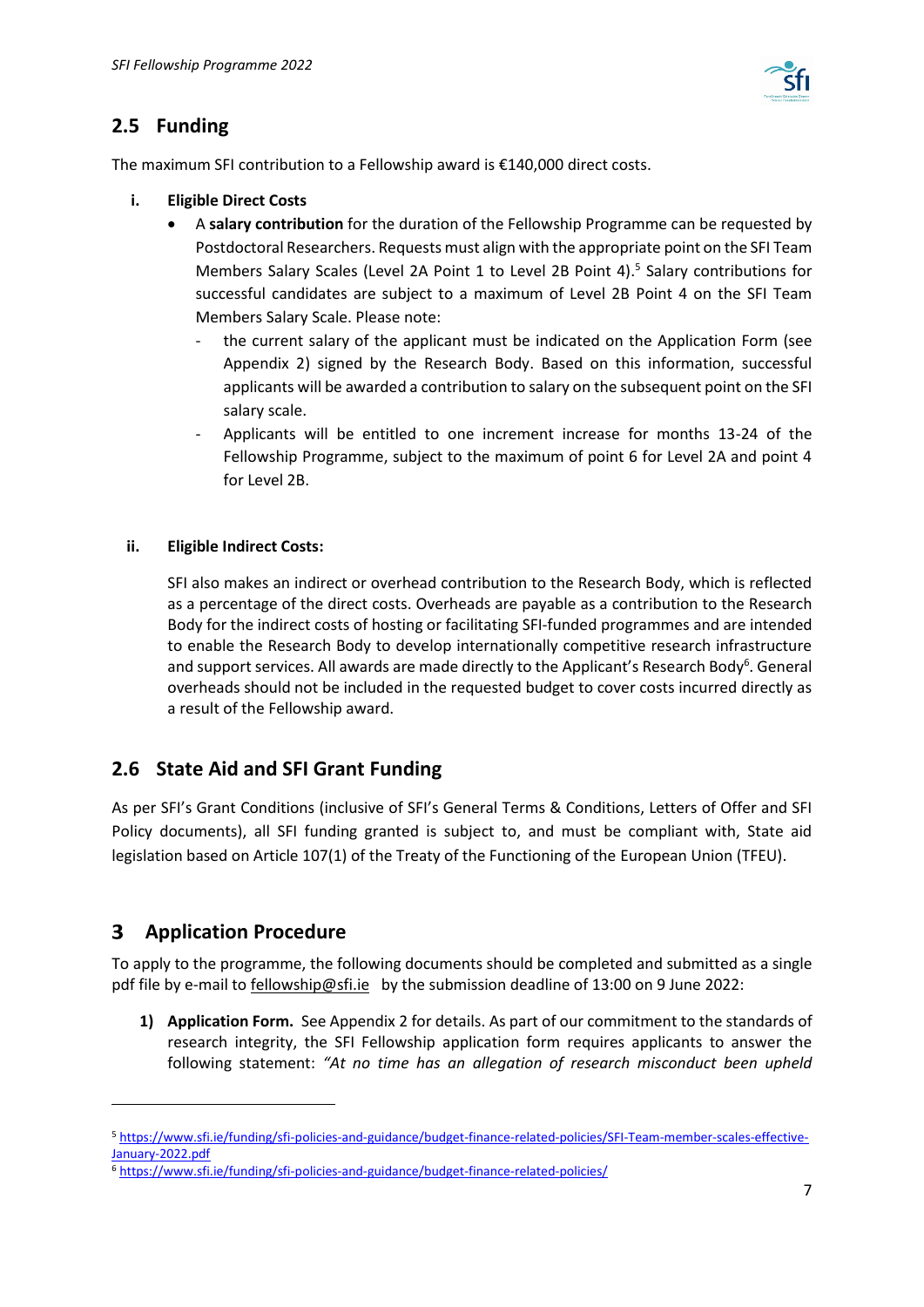

*against me, nor am I aware of any current allegation, investigation or enquiry in this regard."*  For Applicants who answer "Incorrect", additional information on the details of the allegation/investigation/enquiry, and the outcome will be required. Failure to complete this self-declaration will result in the application being deemed ineligible.

**2) CV (max. 2 pages)** Please keep the details of your research achievements to a minimum, communicating any relevant skills and administrative experience in support of your application.

#### **3) Personal Statement (max. 2 pages)**

The Applicant should provide a statement to demonstrate their interest in and suitability for the Fellowship. The Applicant should indicate which Division(s) in SFI they see as the most appropriate fit for their skillset and why (see Appendix 1 for details of each division) This will be taken into consideration, alongside the expertise of the candidate and capacity/staffing status and needs of the organisation.

#### **4) Letter of Support (max. 2 pages)**

A letter of support from the proposed Line Manager is mandatory for the application and if not provided will render the application ineligible. The letter of support must not exceed two pages in length.

- **Line Manager Letter of Support:** The proposed Line Manager within the eligible Research Body must supply a letter of support that:
	- $\circ$  confirms that they will take administrative responsibility for the Fellow if the applicant is successful
	- o references the applicant's current contract and its end date, and the applicant's availability to take up the SFI Fellowship
	- o if relevant, confirms the applicant's right to work in Ireland

Once applications are received and reviewed, suitable candidates will be selected and invited for interview.

When applying for the SFI Fellowship Programme, applicants are asked to give due consideration to the start date for the Fellowship which will be September 2022.

# <span id="page-7-0"></span>**3.1 Research Body Approval**

For successful applicants, the costs associated with the Fellowship will be issued to the Research Body as an award and all aspects of the Fellowship, including terms and conditions, will be managed by the Research Body.

A Research Body must demonstrate its support for an application to the SFI Fellowship Programme in the form of a signature from the Vice President for Research or their representative and a letter of support from a Line Manager in which they confirm that that they will take administrative responsibility for the Fellow if the applicant is successful.

Applicants should ensure that they give the signatory approver enough time prior to the SFI application deadline to review the application. Please note that many Host Institutions specify internal deadlines for this procedure. Prospective applicants are advised to contact the relevant Research Body for guidance.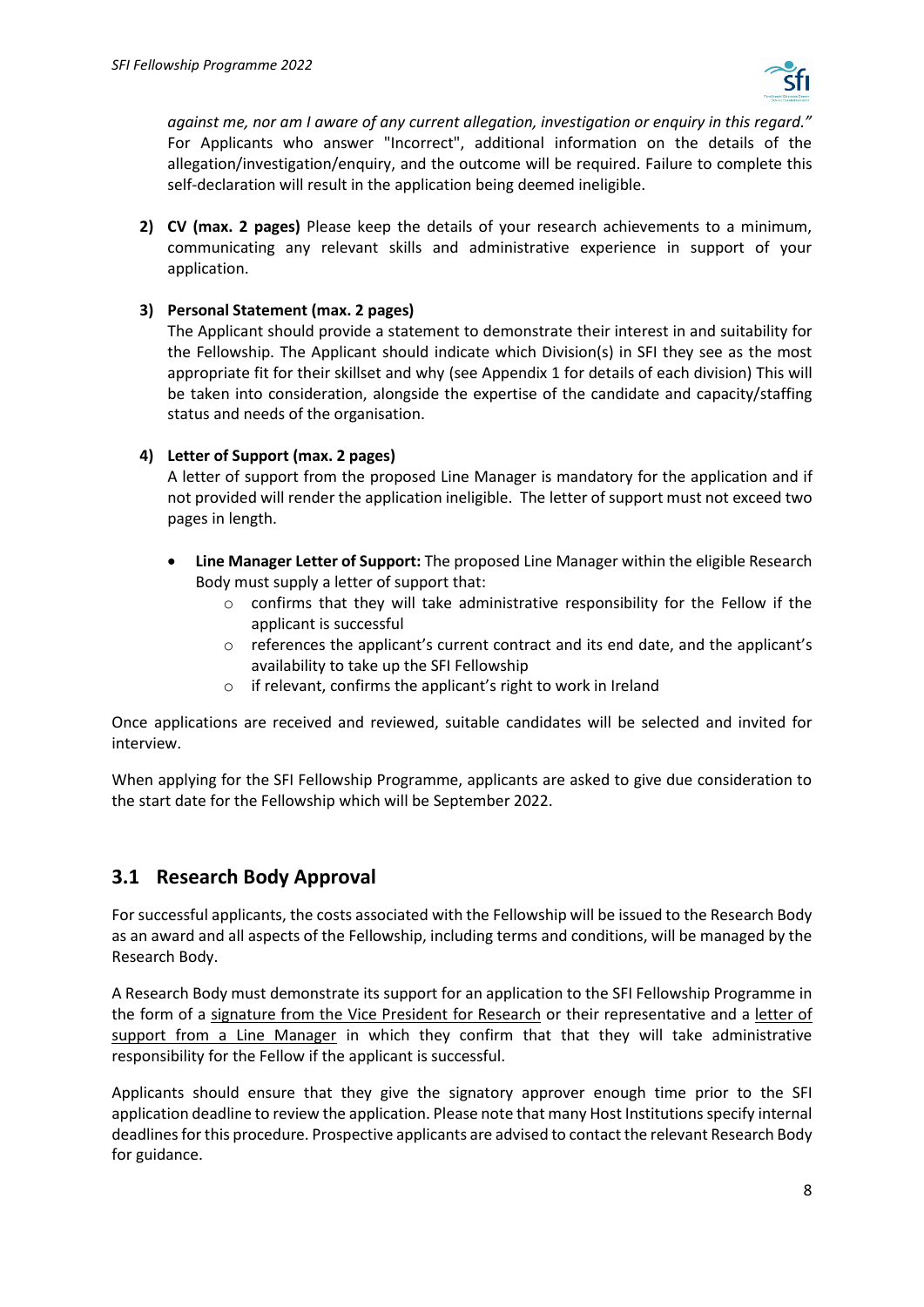

# <span id="page-8-0"></span>**Selection Procedure**

Following submission, all applications are checked for compliance with: non-technical mandatory criteria (e.g., all sections have been completed, page numbers have not been exceeded, and the required Letter of Support has been included); technical mandatory criteria (e.g. employment/qualification status, including need for, and right to work in Ireland for the duration of the SFI Fellowship Programme if needed, and that all other relevant eligibility criteria have been met); and any other requirements outlined in the call document. Applications identified as ineligible at this stage will be declined without review.

The programme review criteria are as follows:

- Motivation of the applicant for participating in the Fellowship.
- Suitability of the applicant for the Fellowship taking key competencies into consideration. These may include problem solving and communication skills, teamwork, innovation and creativity, and organisational skills.

Following confirmation of eligibility, candidates will be shortlisted by SFI, and successful applicants will be invited to attend an interview. SFI will convene an interview panel which will include representatives from SFI. Applicants will be interviewed to assess suitability based on their motivation for participating in the Fellowship and their relevant expertise and experience.

Applicants should be able to demonstrate the following attributes:

- Be familiar with technical tools (e.g., MS Office, in particular Excel and PowerPoint)
- Strong communication skills
- An interest and willingness to work in an office/administrative environment
- Strong attention to detail
- An interest/training in structured innovation processes and entrepreneurship
- A passion for Ireland to have an engaged and scientifically informed public
- An interest in science policy and data analysis
- Project management skills and experience
- Be a self-starter with the ability to work under pressure and multi-task

Candidates invited for interview will undergo a competency-based interview process where they will be asked to provide examples of how they have demonstrated experience across a range of competencies, as highlighted in Section 1. SFI expects that candidates who are invited for interview will have a high-level understanding of SFI's mission and purpose.

#### <span id="page-8-1"></span>5. **SFI's Policies and Positions**

Applicants should note the following SFI organisational policies when preparing their application.

## *Maternity Supplement*

SFI is committed to removing and mitigating any existing or perceived factors that may limit the participation of women in Science, Technology, Engineering and Mathematics (STEM) careers. SFI invites its award holders to apply for a supplemental discretionary allowance to support their SFI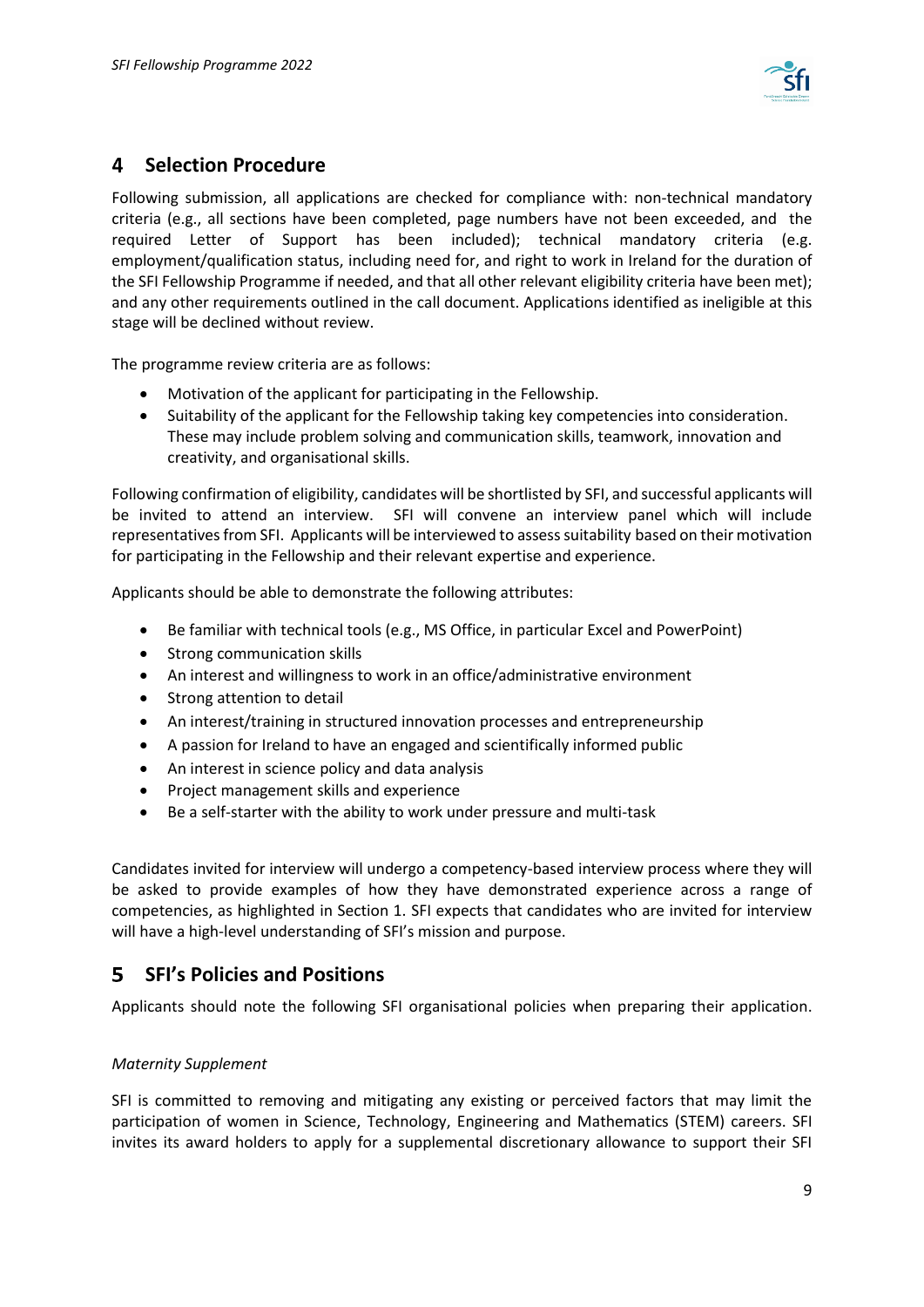

funded award when either an SFI awardee or a team member, including PhD students funded on an SFI award, takes a period of maternity or adoptive leave.<sup>7</sup>

#### *Intellectual Property Management*

Intellectual Property (IP) should be managed according to the policies set out in the Government publication: **Ireland's National IP Protocol 2019** and must comply with State Aid Regulations.<sup>8</sup> Fellows acknowledge and agree that any Intellectual Property arising from the performance of his/her duties with SFI or provision of services to SFI shall belong to and be the absolute property of SFI and staff members undertake not to dispute SFI's ownership of such Intellectual Property.

#### *Data Protection Policy*

**The General Data Protection Regulation**<sup>9</sup> is a legal framework that sets out guidelines for the collection and processing of personal information of individuals within the European Union.

SFI may collect, use and disclose personal data provided in the application and/or otherwise obtained under, or in connection with, the application for processing the submission, for the performance of its statutory powers and functions, and for the general activities of SFI. Further details regarding SFI's collection, use and disclosure of personal data, and the rights of individuals with respect to any personal data held by SFI, are available in the **SFI Privacy Statement.**<sup>10</sup>

During the application process or at any time thereafter, SFI may contact the Research Body, the Principal Investigator, or any member of the Research Team with regard to funding opportunities, activities or events organised by SFI or other relevant bodies, or for the purposes of monitoring and evaluation (including, but not limited to, the collection of scientific data or data relating to the application process). SFI may choose to authorise a third party to contact the Research Body, the Principal Investigator or any member of the Research Team on its behalf.

## *Conflict of Interest*

SFI recognises that applicants may have a prior relationship with an academic or industry partner engaged in an application for funding to SFI. An actual or potential conflict of interest occurs when an SFI staff member is in a position to influence a decision that may result in a personal gain for that person or for a related person as a result of SFI's business dealings. For the purposes of this policy, a related person is any person who is related by blood or marriage, or whose relationship with the staff member is similar to that of persons who are related by blood or marriage. Where a potential conflict of interest exists, SFI requires that it is disclosed by the applicant to SFI as soon as they become aware of the actual or potential conflict(s).

#### *Appeals Process*

This policy establishes procedures and responsibilities for the appeal of the declination of a proposal by  $SFI.<sup>11</sup>$ 

<sup>7</sup> https://www.sfi.ie/funding/sfi-policies-and-guidance/gender/

<sup>8</sup> <http://www.sfi.ie/funding/sfi-policies-and-guidance/national-policies-sfi-positions/>

<sup>9</sup> <https://www.dataprotection.ie/docs/GDPR/1623.htm>

<sup>10</sup> <http://www.sfi.ie/privacy/>

<sup>11</sup> <http://www.sfi.ie/funding/sfi-policies-and-guidance/review/>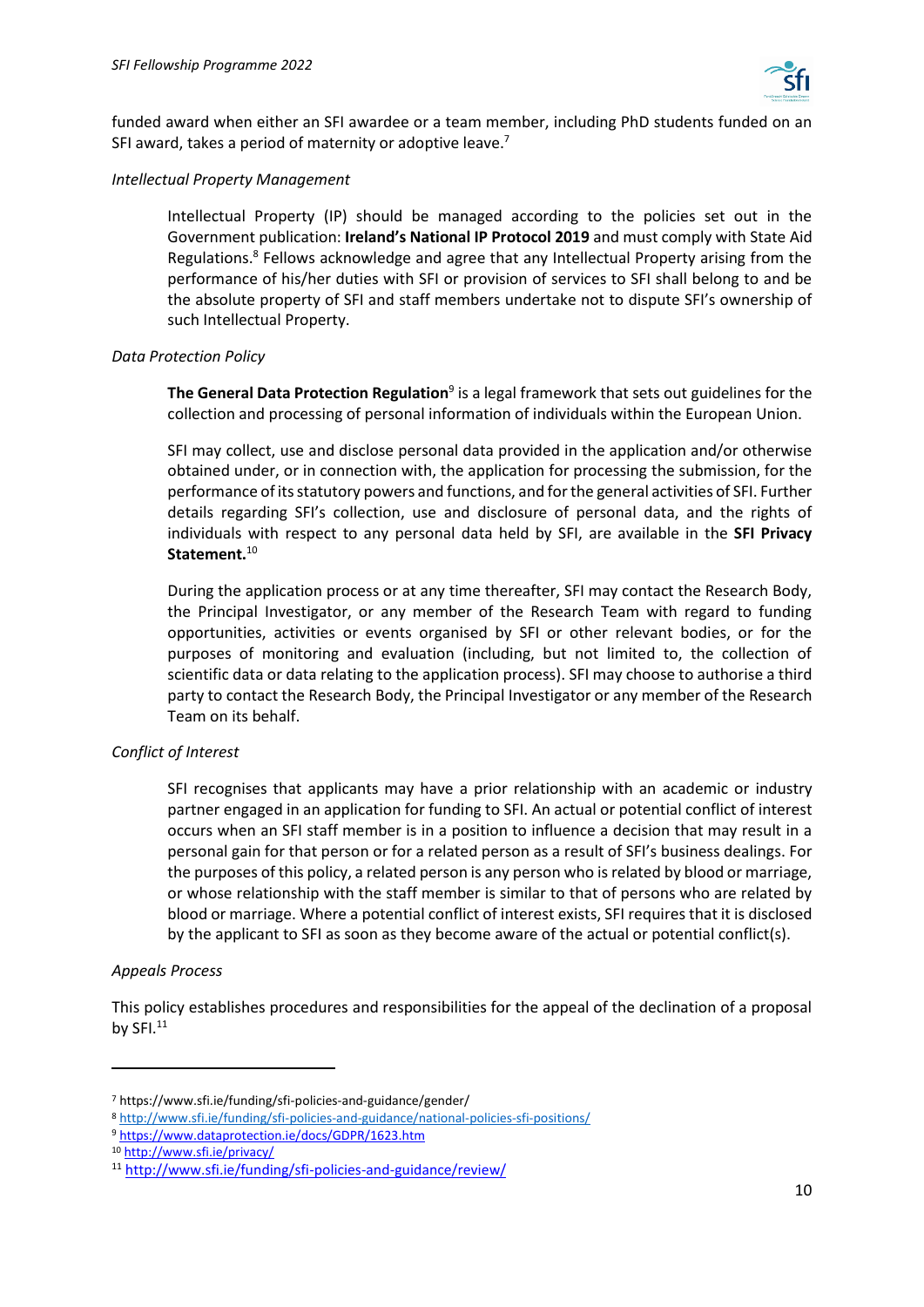

Additionally, there are a broad cross section of research policies which are relevant to the programme of work undertaken as part of an SFI Grant. As part of the Fellowship, successful applicants will receive training in, and be expected to become familiar with, the SFI research policies/positions relevant to performing their role within a given team. Further information on these policies is available on the SFI website.<sup>12</sup>

#### <span id="page-10-0"></span>**Placement Agreement** 6

For successful applications, it is a requirement that a Placement Agreement be signed by the Research Body and Science Foundation Ireland prior to commencement of the placement. This agreement will clearly define the expectations, roles and responsibilities of each party (Fellows, SFI and the Research Body).

#### <span id="page-10-1"></span>**Further Information** 7

Please read this call document thoroughly. Frequently Asked Questions (FAQ) are available on the SFI Fellowship Programme webpage.<sup>13</sup> For general queries, including eligibility queries, please contact the Research Office of the Research Body that you intend to submit your application through. For additional information or clarification, contact: [fellowship@sfi.ie](mailto:fellowship@sfi.ie)

## *Blended Working Policy*

While the role will be based in the SFI office located in Three Park Place, Hatch Street Upper, Dublin 2, Ireland, D02 FX65 a hybrid model of home/office working is currently being reviewed by the organisation and a policy will be detailed shortly.

SFI is committed to diversity, inclusion, and equality at all levels of the organisation. SFI affords the same supports to SFI Fellows as it does to its Grant holders and members of their team.

<sup>12</sup> <https://www.sfi.ie/funding/sfi-policies-and-guidance/>

<sup>13</sup> <https://www.sfi.ie/funding/funding-calls/sfi-fellowship-programme/>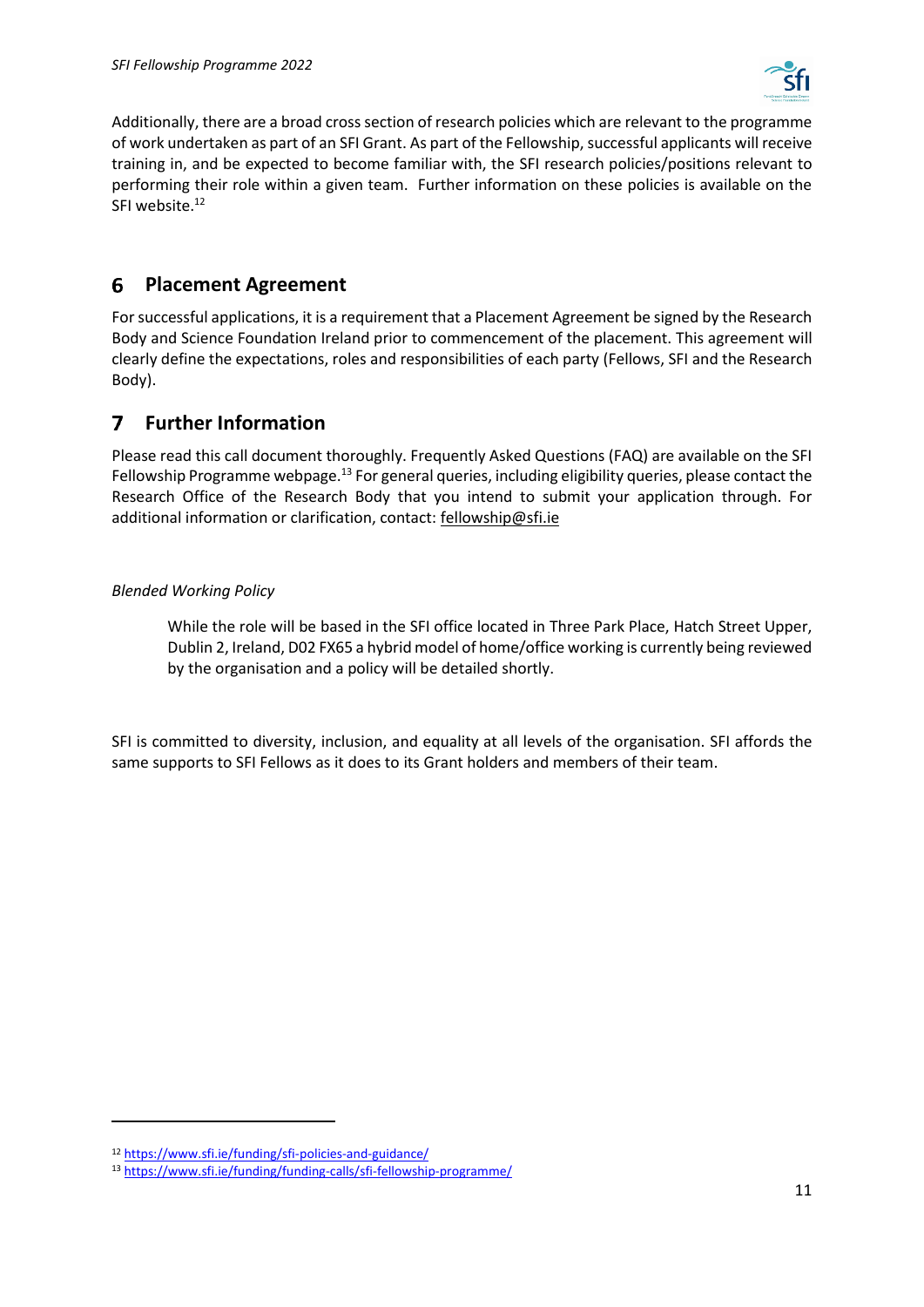#### $\boldsymbol{8}$ **Appendix 1: SFI Division Details**



\*Divisions within this Directorate not covered in the Fellowship Programme include - IT and Finance & Grants

<span id="page-11-0"></span>Figure 1: SFI Directorates and Divisions for the Fellowship Programme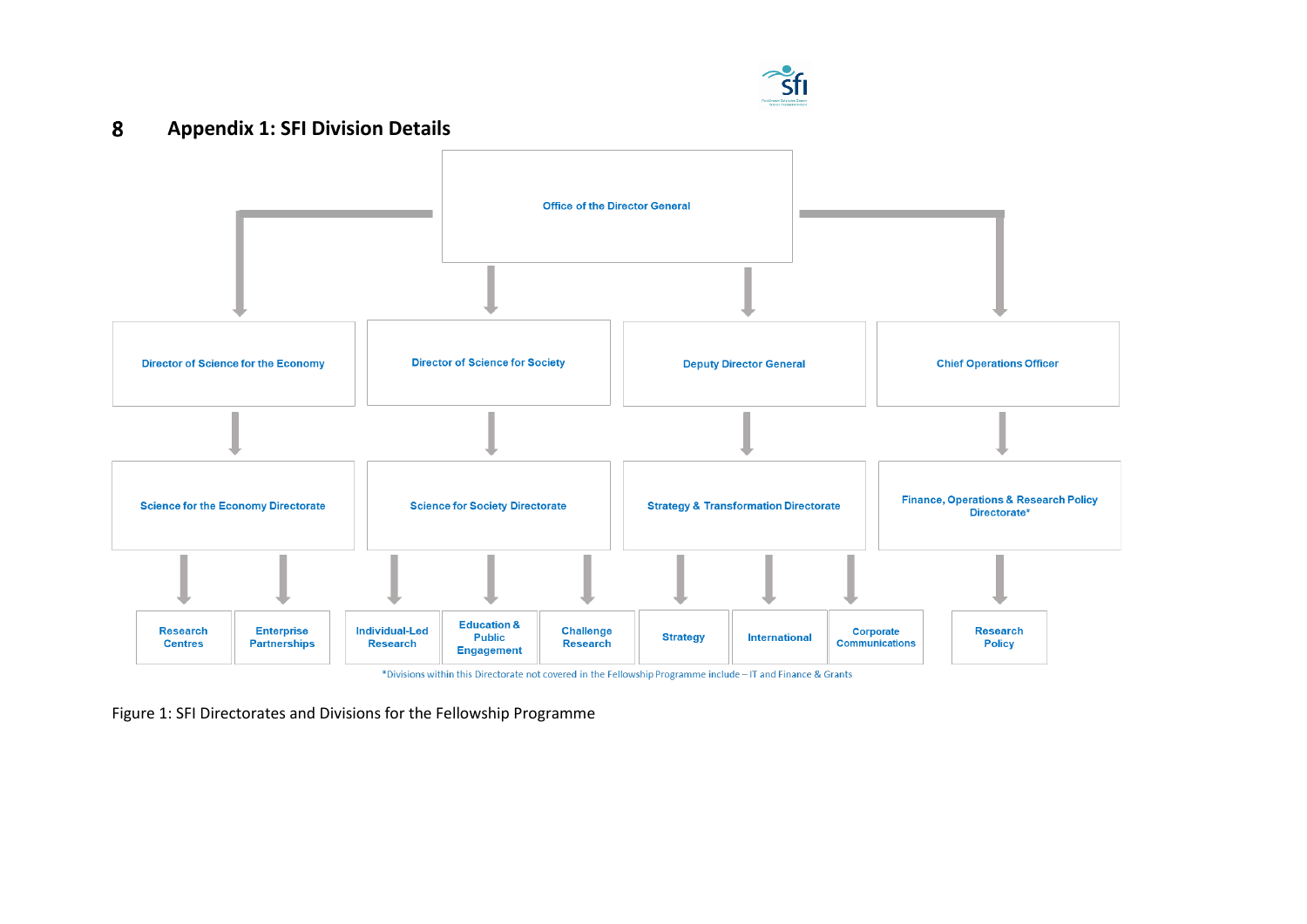

# <span id="page-12-0"></span>**8.1 Science for the Economy**

Research Centres and Enterprise Partnerships are two Divisions within the SFI Science for the Economy Directorate.

#### <span id="page-12-1"></span>**8.1.1 Research Centres**

The Research Centres team is responsible for SFI's flagship programme which funds 16 world leading SFI Research centres: multi-disciplinary, multi-institutional virtual centres of scientific excellence that work at the interface between academia and industry. The Research Centres team monitors and reports on the performance of the existing SFI Research Centres, including their ability to meet key performance indicators and cost-share targets, and to deliver impact for Ireland through conducting cutting edge science. The team also works with colleagues from across the research funding landscape on developing strategies and policies that underpin the work of the SFI Research Centres, allowing the network to adapt and expand to address key national and international challenges.

#### <span id="page-12-2"></span>**8.1.2 Enterprise Partnerships**

The Enterprise Partnerships team drives engagement with stakeholders to facilitate opportunities for national and international funders, philanthropic organisations and enterprises to foster research and innovation in partnership with academic researchers. The team champions the development of strategic co-funded initiatives which support outstanding research that will assist industry to grow and flourish in Ireland, and underpins a strong, sustainable economy and better society in Ireland. The team is responsible for the management of key collaborative programmes including the SFI Spokes Programme, the SFI Strategic Partnerships Programme and the SFI Industry RD&I Fellowship Programme.

A Fellow placed within the one of the Economy Directorate Divisions would typically have the opportunity to:

- Support Scientific Programme Managers on the development and management of novel programmes and initiatives
- Learn about best-in-class international peer review and performance management processes that enable SFI to drive maximum benefit from world leading research
- Harness data analytics and visualisation power to derive actionable knowledge from the data
- Improve communication and influencing skills by developing briefing documents for government departments as well as SFI's broader stakeholders on the impact of existing collaborations, as well as promotional content to raise awareness of research partnership opportunities
- Develop an extensive network of contacts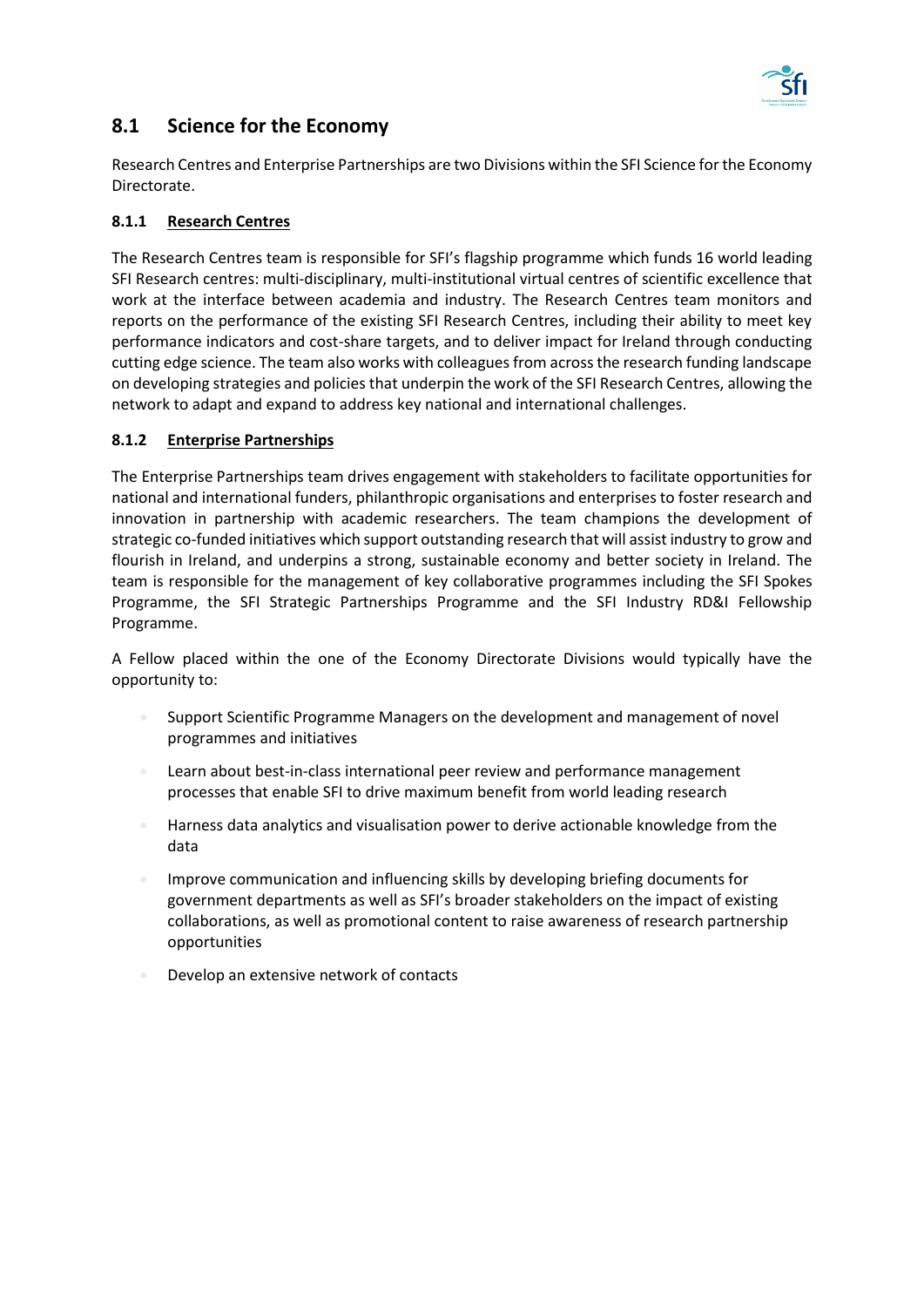

# <span id="page-13-0"></span>**8.2 Science for Society**

Individual-Led Research, Challenge Research and Education & Public Engagement are the three Divisions within the Science for Society Directorate.

## <span id="page-13-1"></span>**8.2.1 Individual-Led Research**

The individual-led research (ILR) Division manages a number of key programmes; the Frontiers for the Future and Frontiers for Partnership programmes, the SFI-IRC Pathway programme, the Research Infrastructure programme and the Research Professorship programme. Many of these programmes are focused on supporting excellent independent researchers and to build research capacity, expertise and reputation through funding excellent scientific research. The Research Professorship programme facilitates recruitment of world-leading researchers and rising stars to move to Ireland and has two preferential themes to encourage applications from female research professors and to facilitate joint appointments with Institutions in the United Kingdom. Support for the research community in building and sustaining the required infrastructural capacity to accomplish high-quality, high-impact and innovation research is the focus of the Research Infrastructure programme. The Pathway programme, run in partnership with the Irish Research Council, is focused on the development of early career researchers across all disciplines. The team is also responsible for the management of SFI's suite of **international partnerships,** including with Wellcome, the UK Royal Society, the Engineering and Physical Sciences Research Council (EPSRC), The National Science Foundation of China (NNSFC) and the US-Ireland R&D Partnership programme with both the US National Science Foundation (NSF) and the National Institutes of Health (NIH).

In addition to the pre-award function of developing and delivering these programmes, monitoring of grant performance once the award is funded is a key activity for the ILR team with over 400 active awards in our portfolio. Progress site visits and annual reports are used to assess performance, develop impact case studies and to assess return on investment.

A Fellow placed within the Individual-Led Research Division would typically have the opportunity to:

- Support Programme Managers in the management and delivery of programmes that create a globally competitive research capacity for Ireland
- Implement world-leading, best-practice review processes for selecting research funding proposals with the highest potential for impact
- Develop innovative approaches for monitoring and optimising performance from individual schemes
- Generate data and evidence to develop knowledge insights on the portfolio of research funded and talent pipeline supported by SFI programmes
- Improve communication skills by developing summary documents to support the evaluation of funding proposals and reports for internal and external stakeholders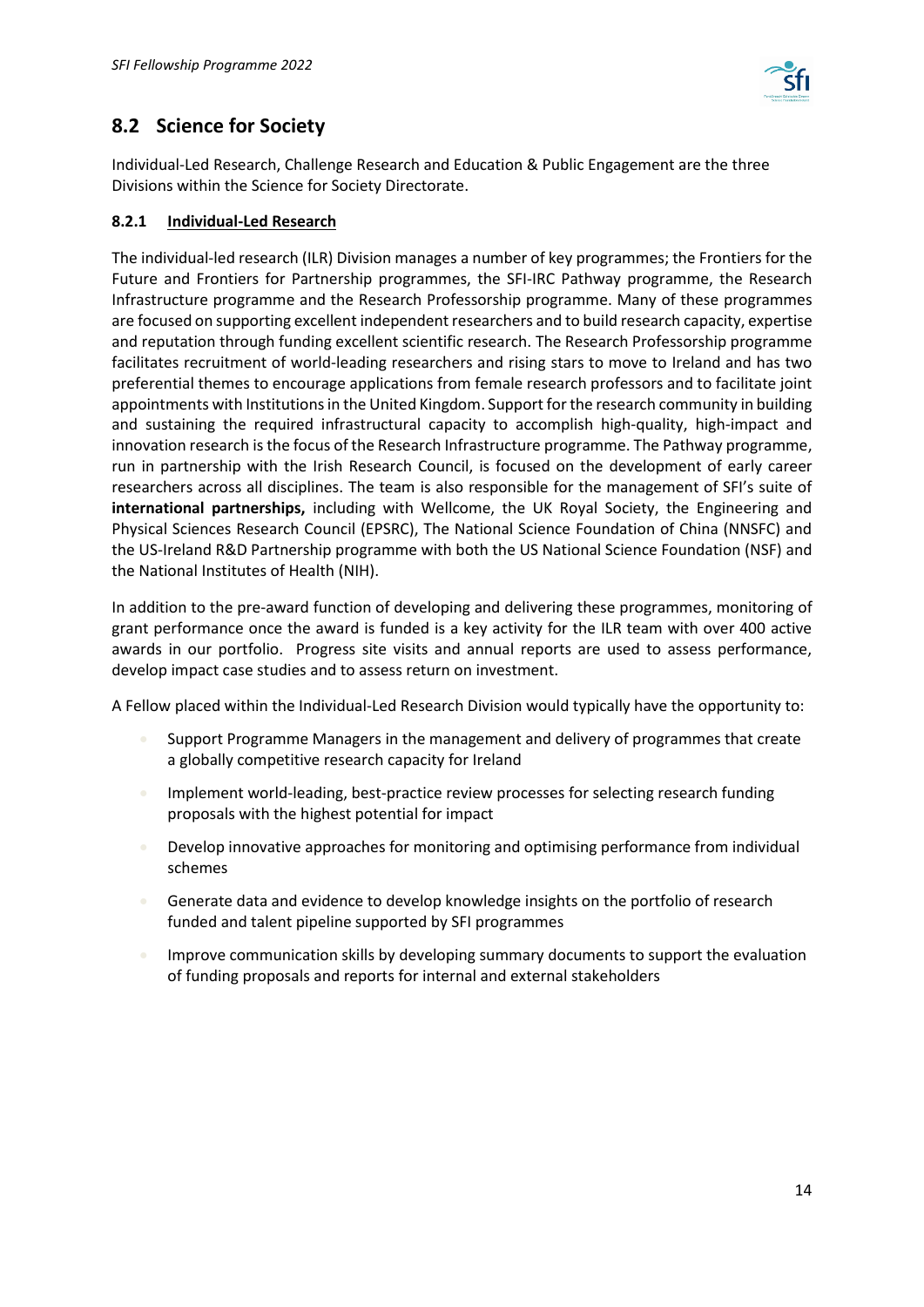

## <span id="page-14-0"></span>**8.2.2 Challenge Research**

The SFI Challenge Research Division is responsible for the development and delivery of **[challenge](https://www.sfi.ie/challenges/)based funding<sup>14</sup>** [opportunities for SFI.](https://www.sfi.ie/challenges/) Challenge-based funding models are an increasingly prevalent tool used by governments, philanthropists and other funders to drive research, development and innovation activities toward addressing significant societal challenges with the aim of driving societal benefit. Challenge-based funding is used to bring interdisciplinary teams together and is focused on delivery of a solution, maximising the potential for societal impact. SFI works with co-funding partners in the scoping of challenge areas. The team engages closely with funded teams through regular meetings and organises training and other activities for teams as they progress through a number of stage-gates before competing for Prize Awards.

The team is also responsible for SFI's **entrepreneurial training programme** through provision of training and support to researchers in evidence-based entrepreneurship.

A Fellow working within this team would have the opportunity to research and scope new challenge areas as part of the development of new challenge-based funding programmes. Part of this work would include the evaluation of international comparators and engagement with a range of external stakeholders as part of a team effort. Fellows would be required to use their expertise in the selection of international reviewers and would support all aspects of call initiation, promotion, application processing, evaluation and post-award monitoring. As part of this team, Fellows would also have the opportunity to assist in the organisation and delivery of briefing and training workshops.

<sup>14</sup> <https://www.sfi.ie/challenges/>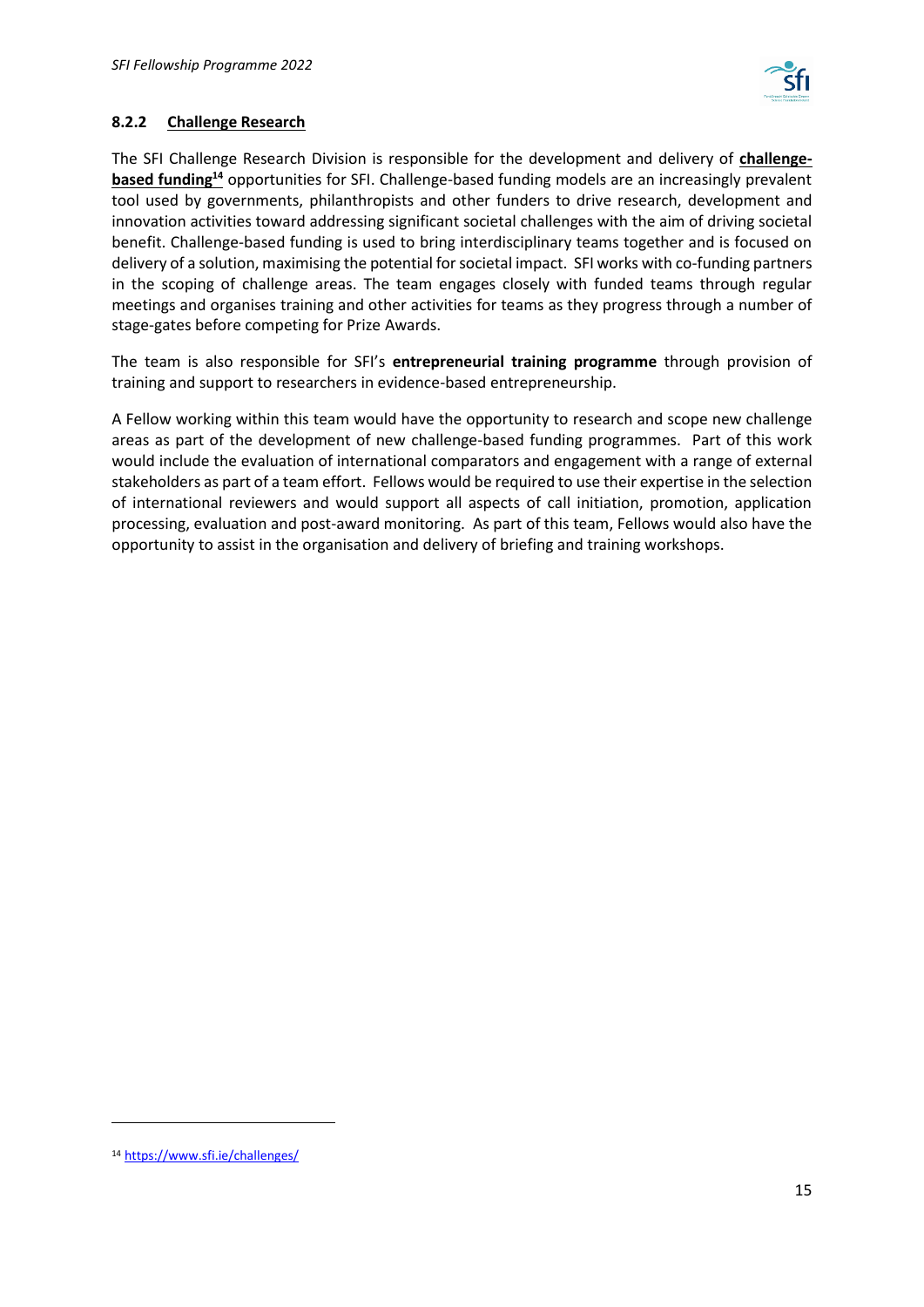

#### <span id="page-15-0"></span>**8.2.3 Education & Public Engagement**

Science Foundation Ireland promotes and supports the study of, education in, and engagement with STEM and promotes an awareness and understanding of the value of STEM to society and, in particular to the growth of the economy. With this purpose, SFI is passionate about Ireland having an engaged and scientifically informed public. We believe research is truly impactful when it is shaped and informed by the society it serves.

SFI Education and Public Engagement (EPE) initiatives support a range of activity including funding projects nationwide, through the SFI Discover Funding Programme, that support STEM public engagement. SFI also invests in growing capacity for education and public engagement within our research community, with a significant investment to date in SFI's Research Centres. SFI is also responsible for the delivery of Discovery Primary Science and Maths (primaryscience.ie) and national Science Week (scienceweek.ie) which improve awareness and understanding of the value of STEM to society and support the STEM careers pipeline. The EPE team also manages the Irish European Space Education Resource Office programme (esero.ie), co-funded by the European Space Agency (ESA) and SFI.

A Fellow placed within this team will be passionate about Ireland having an engaged and scientifically informed public and about empowering broader participation in STEM research. Engagement with society in meaningful ways is becoming a major differentiator in STEM research, a rotation with the SFI EPE programme will help you build expertise in this area.

A Fellow placed within the Education & Public Engagement Division will have the opportunity to:

- Assist in the management and delivery of initiatives to promote engagement of the Irish public with STEM e.g., Science Week and the DPSM Awards
- Coordinate and support the development of collaborations and partnerships that enable the implementation of SFI's EPE activities
- Assist in the SFI funding programme calls, building experience of how and why these programmes work e.g., SFI Discover Funding
- Research, coordinate and analyse statistical/factual information to support EPE activities
- Generate data and evidence to support evaluation processes across EPE activities
- Inspire and create greater public awareness of the impact of STEM on society through portion of EPE activities using online platforms
- Develop an extensive network of EPE partners and stakeholders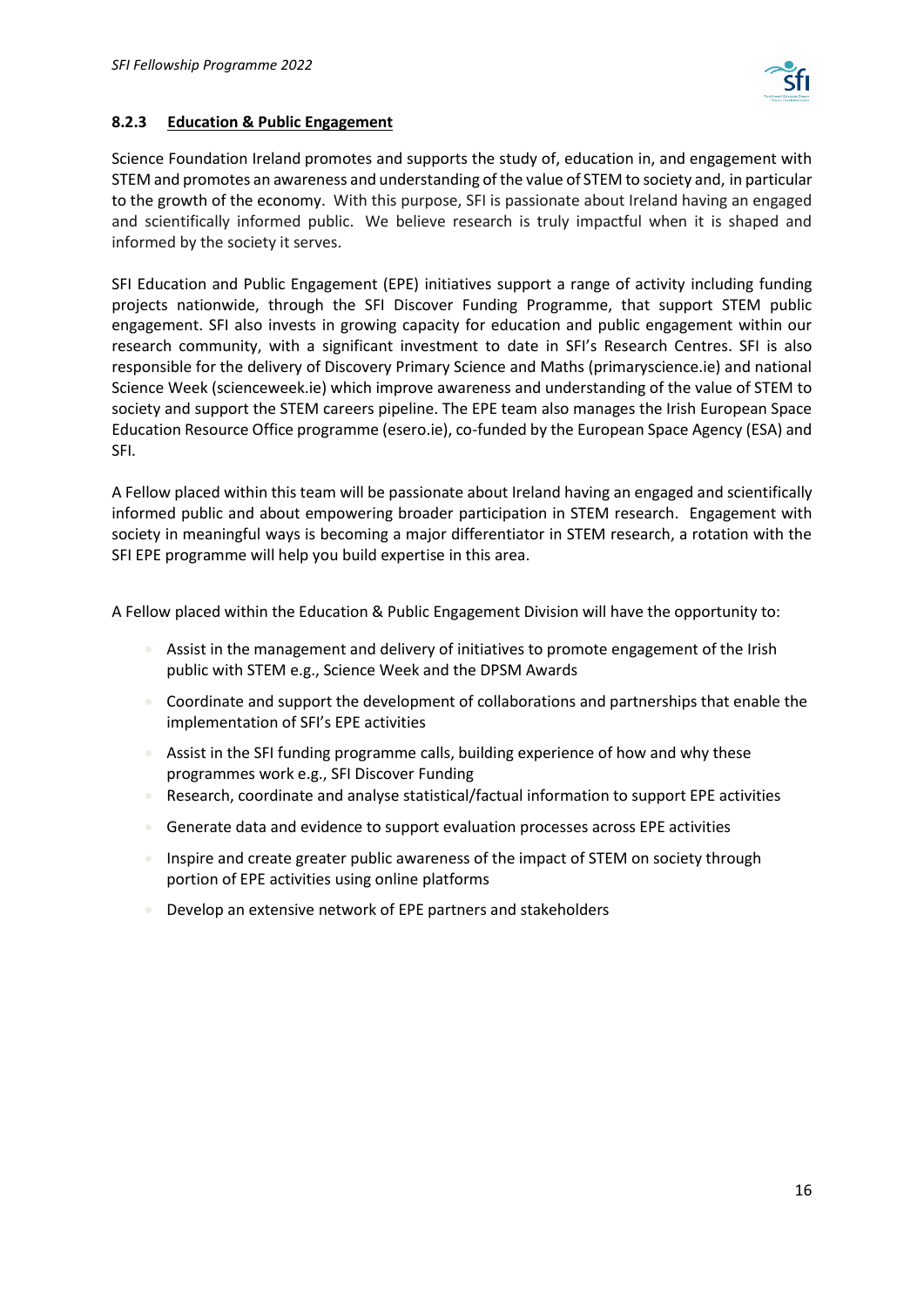

# <span id="page-16-0"></span>**8.3 Strategy & Transformation**

Strategy, International and Corporate Communications are Divisions within the Strategy & Transformation Directorate.

## <span id="page-16-1"></span>**8.3.1 Strategy**

The Strategy Division is responsible for the development and implementation of SFI's organisational strategy, *Shaping Our Future,* which launched in Q1 2021. The team monitors and overseas strategic performance which includes reporting against key performance indicators and metrics as well as evaluating the effectiveness of programmes and policy. The Strategy team input (on behalf of SFI) into national and departmental policy and strategy in areas of relevance. In addition, the team review best practice in research funding, derive strategic insights, and identify relevant innovations for implementation or piloting by SFI.

A Fellow placed within the Strategy Division will have the opportunity to:

- Research international best practice of new practices and processes for SFI e.g., new funding mechanisms, new review processes, new agency activities
- Trial and experiment with new funding agency activities, practices and processes, working across all of SFI
- Oversee and monitor SFI's progress against its new strategy, using advanced data analytics tools
- Liaise with national and international stakeholders to progress *Shaping Our Future*
- Support the Strategy team in ensuring the timely completion of SFI's annual Research Outputs census of all the achievements of SFI's funded research community
- Monitor progress of SFI actions in national plans such as the national science strategy *Innovation 2020*
- Analyse the Research Outputs data and agree policy recommendations
- Collaborate with the Department of Further & Higher Education, Research, Innovation and Science (DFHERIS), Department of Enterprise, Trade & Employment (DETE) and Department of Public Expenditure & Reform (DPER)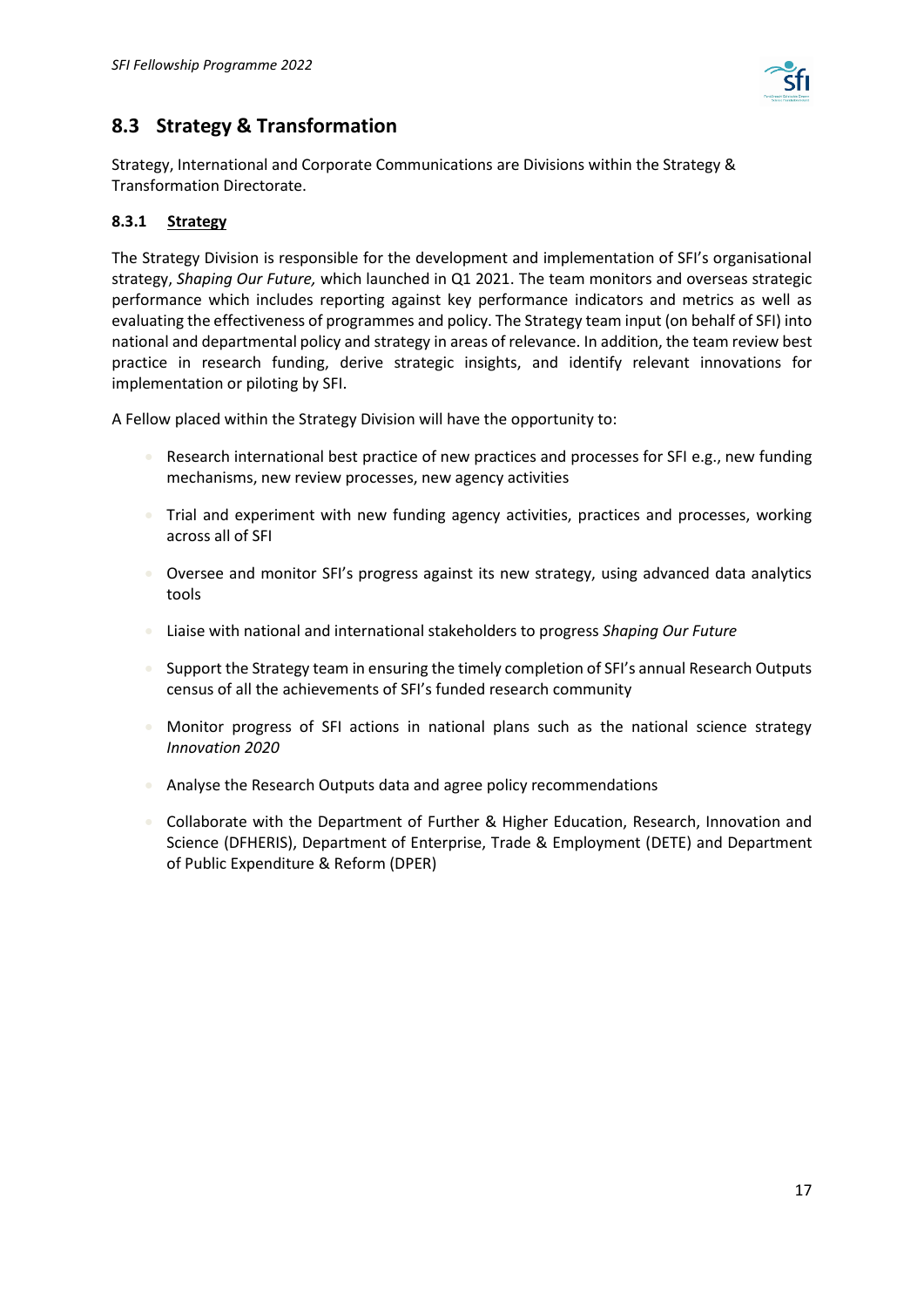

## <span id="page-17-0"></span>**8.3.2 International**

SFI International helps facilitate global research cooperation for Irish researchers to cooperate with the best from academia and industry across Europe and worldwide in addition to reinforcing Ireland's standing as a top-class research-performing nation. Team members have the opportunity to help implement the SFI International Strategy and engage with stakeholders from across Government and the consular network. Working with the International team on European and Global affairs will present Fellows with the opportunity of representing SFI in various European fora and in working closely with our Embassy network across the world. Fellows will receive a solid understanding of the European Research Area.

A Fellow placed within the International Division will have the opportunity to:

- Generate data and evidence in support of EU funding leveraged by SFI teams
- **Improve communication skills, preparing briefing requests for internal and external** stakeholders, including BREXIT related updates, Departmental reporting requests and internal data requests
- Develop significant knowledge of the many facets of EU funding and the instruments available to the wider research community and industry
- Develop an extensive contact network of key national and international stakeholders
- Implement world-leading, best practice review processes for selecting collaborative research funding proposals
- Liaise with and support National Contact Points, National Delegates and SFI Research Centres in ongoing European activities

#### <span id="page-17-1"></span>**8.3.3 Corporate Communications**

The Corporate Communications Division has responsibility for the design, development, and delivery of SFI's marketing and communications strategy. It operates on a daily basis everything you would expect a very busy communications team to be doing - copywriting, design, website, social and traditional media engagement, public affairs, event management, media announcements of awards, sponsorship/partnership, marketing, brand management, etc.

We would like a Fellow to join our team to assist us in telling our stories in an innovative way to our stakeholders, promoting the benefits that public research brings to our economy and society.

A Fellow placed within the Corporate Communications Division would typically have the opportunity to be involved in:

- Developing stories and features to explain the research work we support.
- **Engage in planning events, announcements, photo-ops, etc.**
- Support updating our website and social media engagement.
- Support key campaigns such as Science Week. Engage with key stakeholders, including our parent Department of Further & Higher Education, Research, Innovation and Science.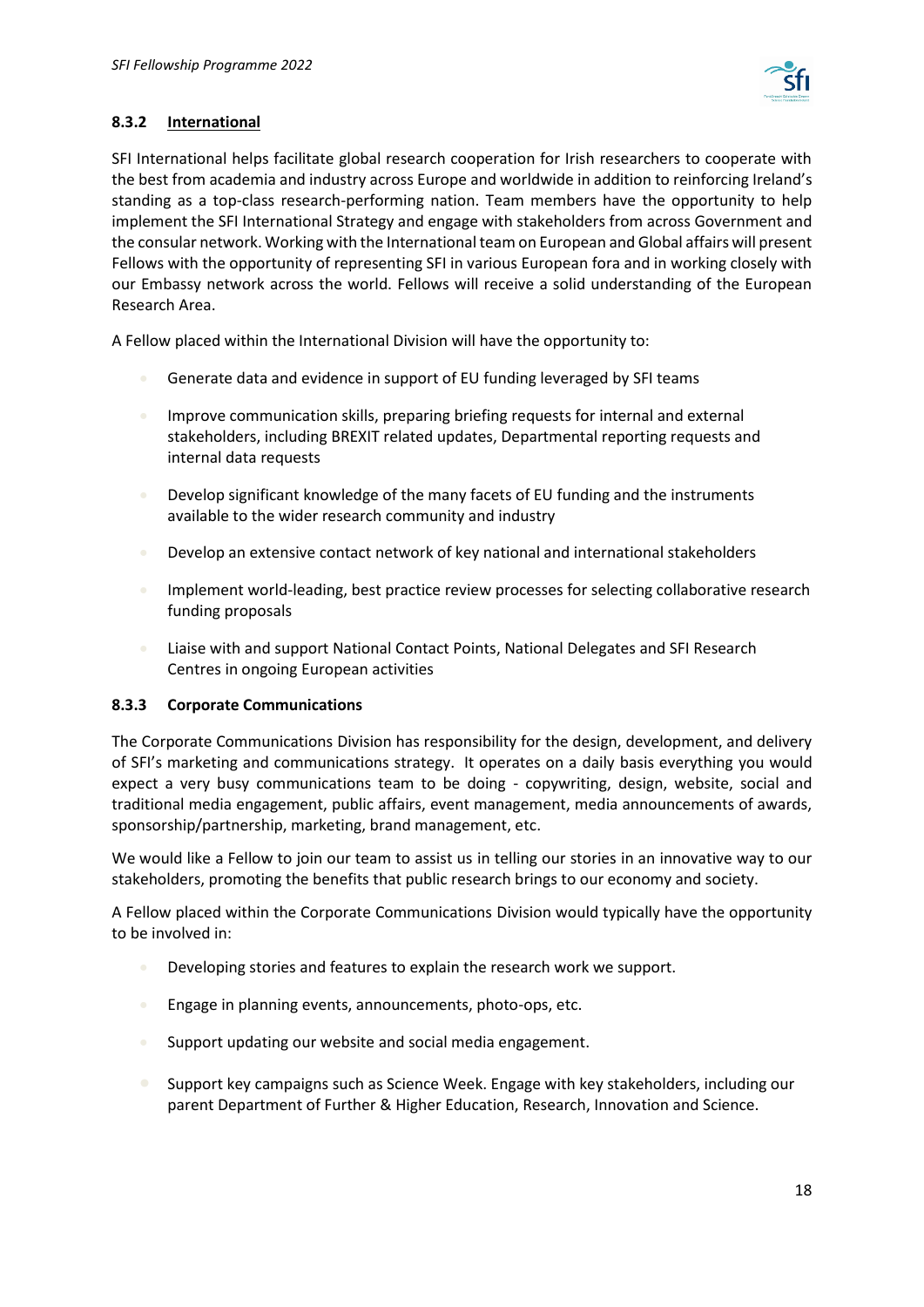

# <span id="page-18-0"></span>**8.4 Research Policy**

#### <span id="page-18-1"></span>**8.4.1 Research Policy**

The Research Policy Division manages the development and implementation of evidence-based policy which supports strong research governance across all SFI programmes. The team's objectives are to ensure that a robust policy framework exists to support that the programmes of research underpinning the Grants awarded by SFI are undertaken with reference to SFI's Grant Conditions (which the team also manages) and associated policies. These include those aligned with national/international guidelines e.g., Research Integrity, in addition to those prescribed by law, such as State Aid. The team regularly collaborates with international stakeholders and is at the forefront of developing a number of innovative policies and procedures in areas such as Open Science; Equality, Diversity and Inclusion; Research Data Management; Research Integrity; and Responsible Research Assessment.

A Fellow placed within the Research Policy Division would typically have the opportunity to:

- Review best practice regarding research policy and governance and integrate into existing policies and procedures where relevant.
- Advise programme managers across all directorates on a number of pre and post award activities related to research policy.
- Work with the Information Systems team in improving business processes to support the implementation of policies and procedures at pre and post award level.
- Conduct data analysis to examine the impact of policy implementation.
- Engage with a network of international collaborators to deliver policy objectives.
- Engage with SFI's legal and auditing advisors on policy development, implementation and review.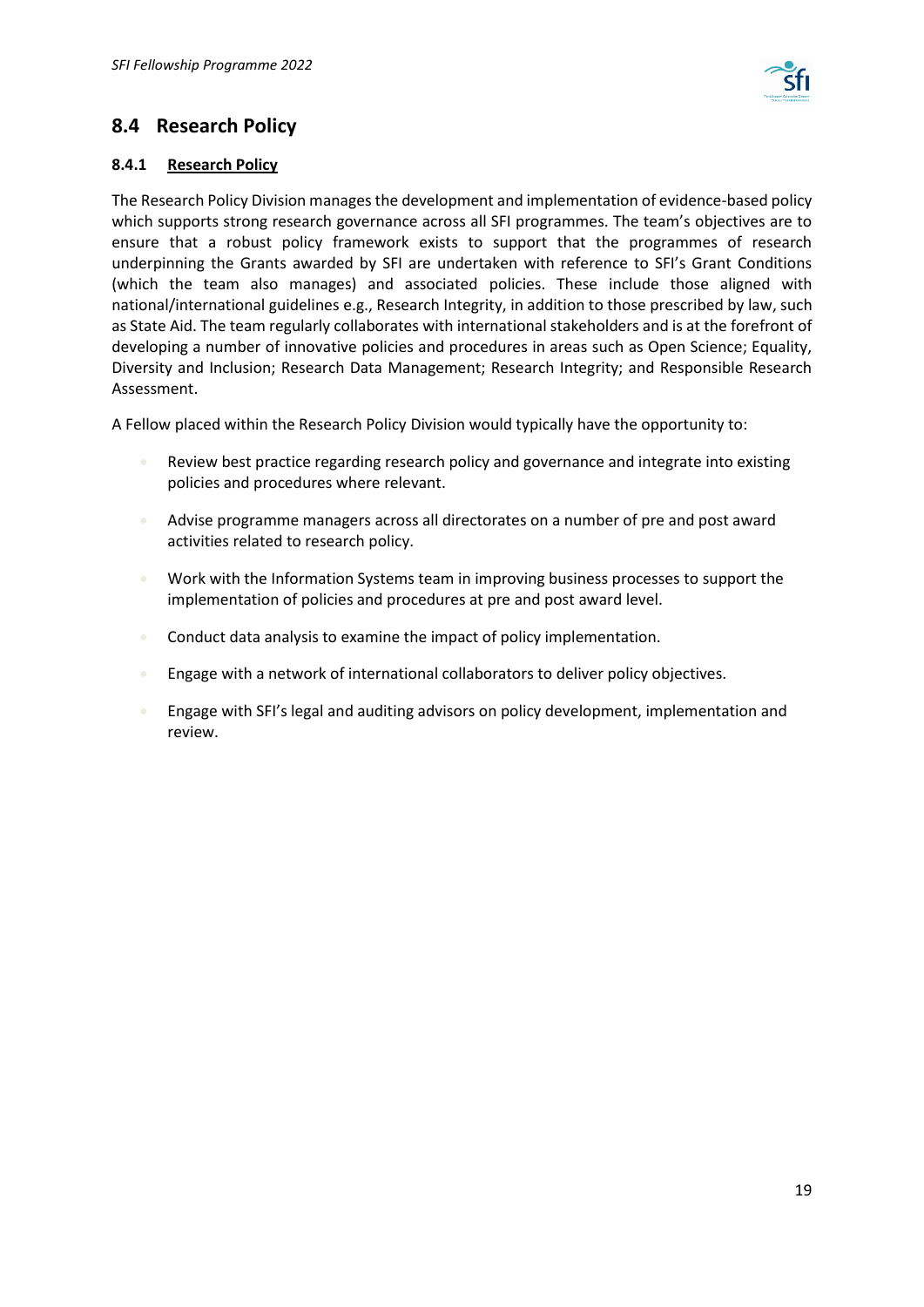

#### <span id="page-19-0"></span> $9$ **Appendix 2: SFI Fellowship Application Form**

| Name of Applicant:                                                                                                                    |  |
|---------------------------------------------------------------------------------------------------------------------------------------|--|
| Do you have a right to work in Ireland, with a work<br>visa/permit (if applicable), for the full duration of<br>the Fellowship? (Y/N) |  |
| Should you be successful, are you in a position to<br>start the Fellowship during September 2022? (Y/N) <sup>15</sup>                 |  |

Please outline any actual or potential conflict of interest that may arise if successful in being appointed to a Fellowship position within SFI.

Please answer the following statement by placing an X in the appropriate box: *"At no time has an allegation of research misconduct been upheld against me, nor am I aware of any current allegation, investigation or enquiry in this regard."<sup>16</sup>* Correct Incorrect If you have answered "Incorrect", please provide details in writing of the allegation / investigation / enquiry, and the outcome.

| Current Salary: €                                                 |        |                   |       |
|-------------------------------------------------------------------|--------|-------------------|-------|
| Requested Salary <sup>17</sup> : $\epsilon$                       |        |                   |       |
| Please indicate the point requested on the SFI Team Member Scale: |        |                   |       |
|                                                                   | Year 1 | Year <sub>2</sub> | Total |
| <b>Gross Salary</b>                                               | ŧ      |                   |       |
| <b>Employee PRSI</b>                                              | €      |                   |       |
| <b>20% Pension Charge</b>                                         |        |                   |       |
| <b>Total</b>                                                      |        |                   |       |

**Signatures for Acceptance and Agreement**

<sup>&</sup>lt;sup>15</sup> Please note that the proposed start date for the Fellowship is September 2022

<sup>&</sup>lt;sup>16</sup> Failure to complete this self-declaration will result in the application being deemed ineligible.

<sup>&</sup>lt;sup>17</sup> Requests must align with the appropriate point on the SFI Team Members Salary Scales (Level 2A Point 1 to Level 2B Point 4) [https://www.sfi.ie/funding/sfi-policies-and-guidance/budget-finance-related-policies/SFI-Team-member-scales-](https://www.sfi.ie/funding/sfi-policies-and-guidance/budget-finance-related-policies/SFI-Team-member-scales-effective-January-2022.pdf)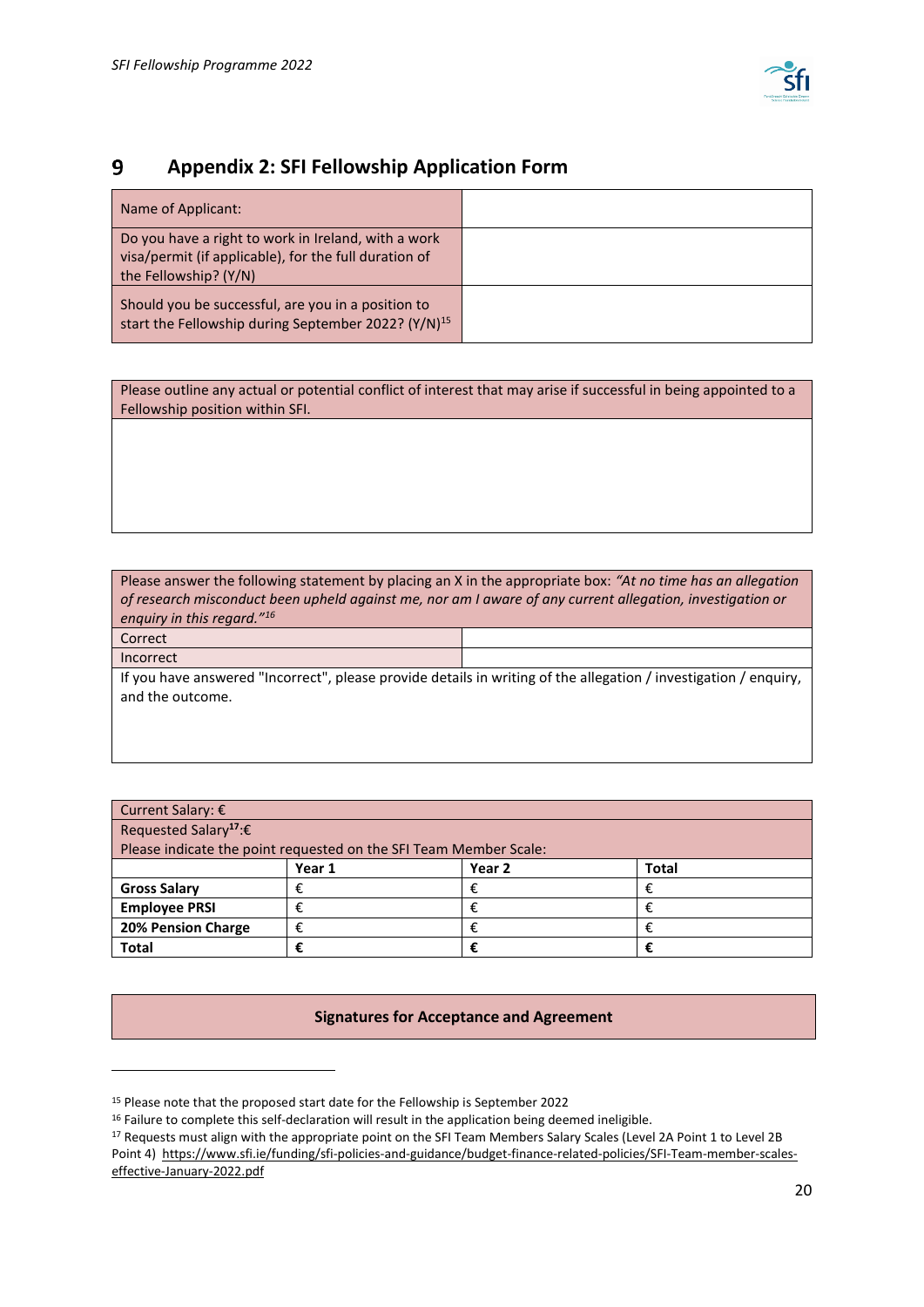

*Signature below confirm acceptance and agreement with the SFI grants and awards Terms and Conditions, that the Research Body ensures the applicant meets eligibility requirements and is supportive of the candidate's application to be considered for a SFI Fellowship position and that the applicant will upon receipt of the grant be recognised as an employee of the Research Body for the duration of the grant.*

| Institutional Signatory Authority (VP Research or representative): |  |  |
|--------------------------------------------------------------------|--|--|
| Name:                                                              |  |  |
| Position:                                                          |  |  |
| Signature:                                                         |  |  |
| Date:                                                              |  |  |
| Email:                                                             |  |  |

| <b>SFI Fellowship Applicant:</b> |  |
|----------------------------------|--|
| Signature:                       |  |
| Date:                            |  |